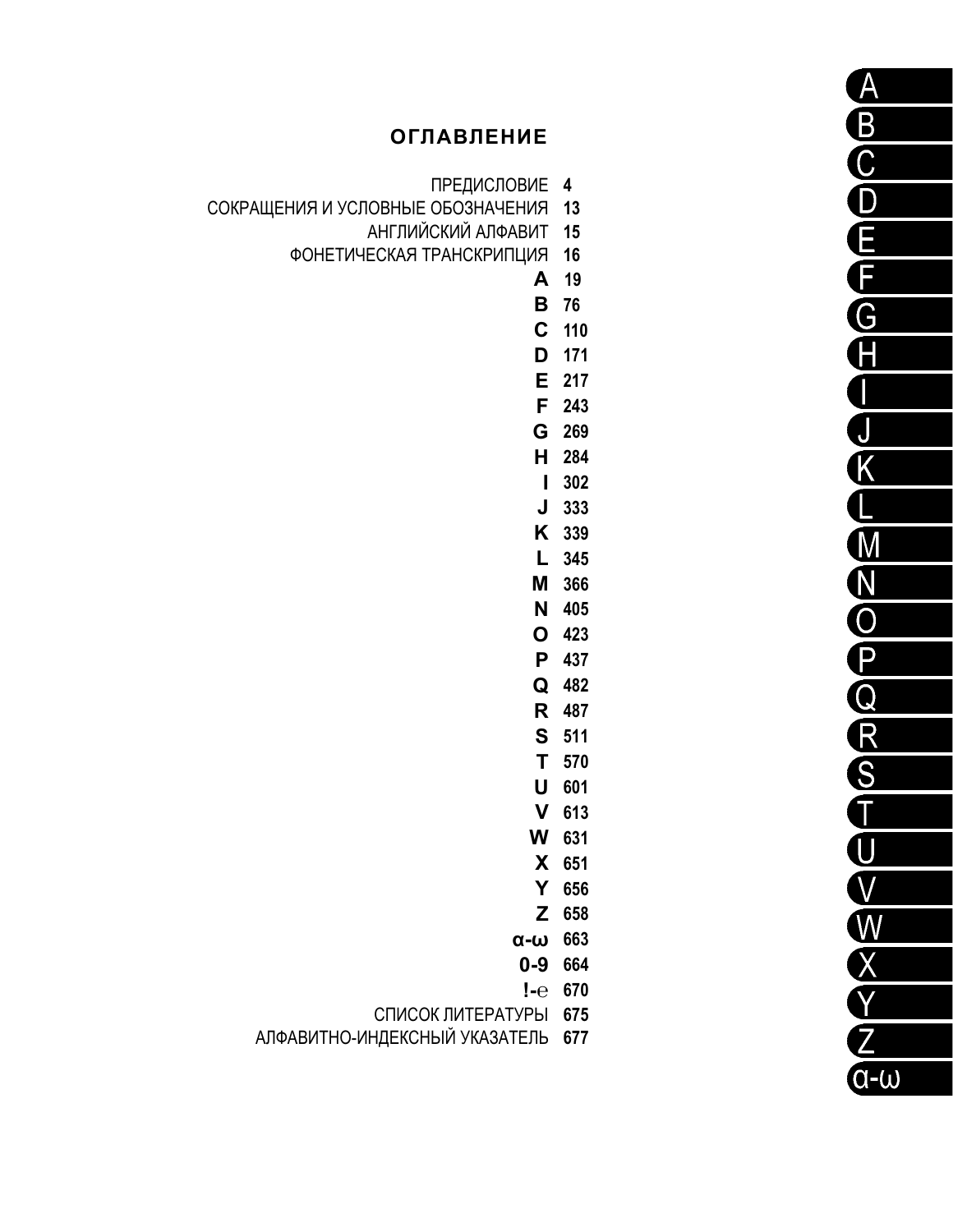# **ПРЕДИСЛОВИЕ**

### О радиоэлектронике

Радиоэлектроника в наше время является не только наукой о взаимодействии электронов с электромагнитными полями и о методах создания электронных приборов и устройств, в которых это взаимодействие используется для преобразования электромагнитной энергии. Электроника сейчас имеет гораздо более широкое понятие и включает в себя и раздел техники, изучающий электронные схемы и устройства, и технологию их разработки, способы взаимодействия, производства, и саму радиоэлектронную аппаратуру и оборудование - одним словом, всю технику на основе электронных приборов, использующую в себе упорядоченное движение электронов и электромагнитные поля. К подобной технике в настоящее время можно отнести огромную массу бытовых, промышленных и научных устройств — от простейшего светодиодного фонарика до сложнейшего космического спутника.

Электроника широко используется как для передачи, обработки и хранения информации, так и для обустройства быта людей, работы организаций и фирм, научных исследований. Она опирается на многие разделы физики — электродинамику, термодинамику, классическую и квантовую механику, физику твёрдого тела, оптику, а также на химию, металлургию, кристаллографию и целый ряд других наук. Электроника использует результаты этих и ряда других областей знаний, а те, в свою очередь, широко пользуются результатами исследований в области электроники, а также самой разнообразной электронной техникой.

Радиоэлектроника играет ведущую роль в инновационных преобразованиях экономики страны. На основе достижений радиоэлектроники развивается промышленность, выпускающая электронную аппаратуру для различных видов связи, автоматики, телевидения, радиолокации, вычислительной техники, систем управления технологическими процессами, приборостроения и пр. Внедрение электронных приборов в различные сферы человеческой деятельности в значительной мере (зачастую решающей) способствует успешному решению сложнейших научно-технических проблем, повышению производительности физического и умственного труда, улучшению экономических показателей производства.

# Об информации

Стремительное распространение новых информационных технологий, повсеместно проникающих в наш быт, работу и жизнь, неразрывно связано с появлением новой терминологии, а постоянно нарастающий в последнее время поток информации во многом опережает скорость её усвоения и осмысления. Эта проблема в немалой степени актуальна для эффективного и устойчивого развития социальноэкономической среды в условиях, когда применение информационных технологий становится жизненно важным. Структурированию и упорядочению информационного потока, ориентации в окружающем мире во многом способствует терминологическая система накопления и распространения знаний. Поэтому в обществе постоянно растёт интерес к энциклопедиям, справочникам, словарям, которые позволяют кратчайшим путём получить необходимую информаНичто так дорого не ценится и так дёшево не достаётся, как информация.

Мудрость

цию и одновременно выполняют консультативнонормативную функцию.

Уже давно стало очевидным, что в нынешнем быстро меняющемся мире очень тяжело уследить за новыми терминами, особенно в таких областях, как радиоэлектроника (в широком смысле её понимания), вычислительная техника и современные телекоммуникационные системы. Можно выписывать массу журналов, покупать полки книг, посещать один за другим вебсайты в Интернете, но всегда найдётся кто-то, кто озадачит вас новым, ранее не слыханным термином. Задача данного словаря — не только помочь разобраться в современной терминологии из области электроники, но и более того — дать возможность получить информацию, которая на данный момент отсутствует в этом печатном издании. Как это сделать, вы узнаете, полностью прочитав данное предисловие.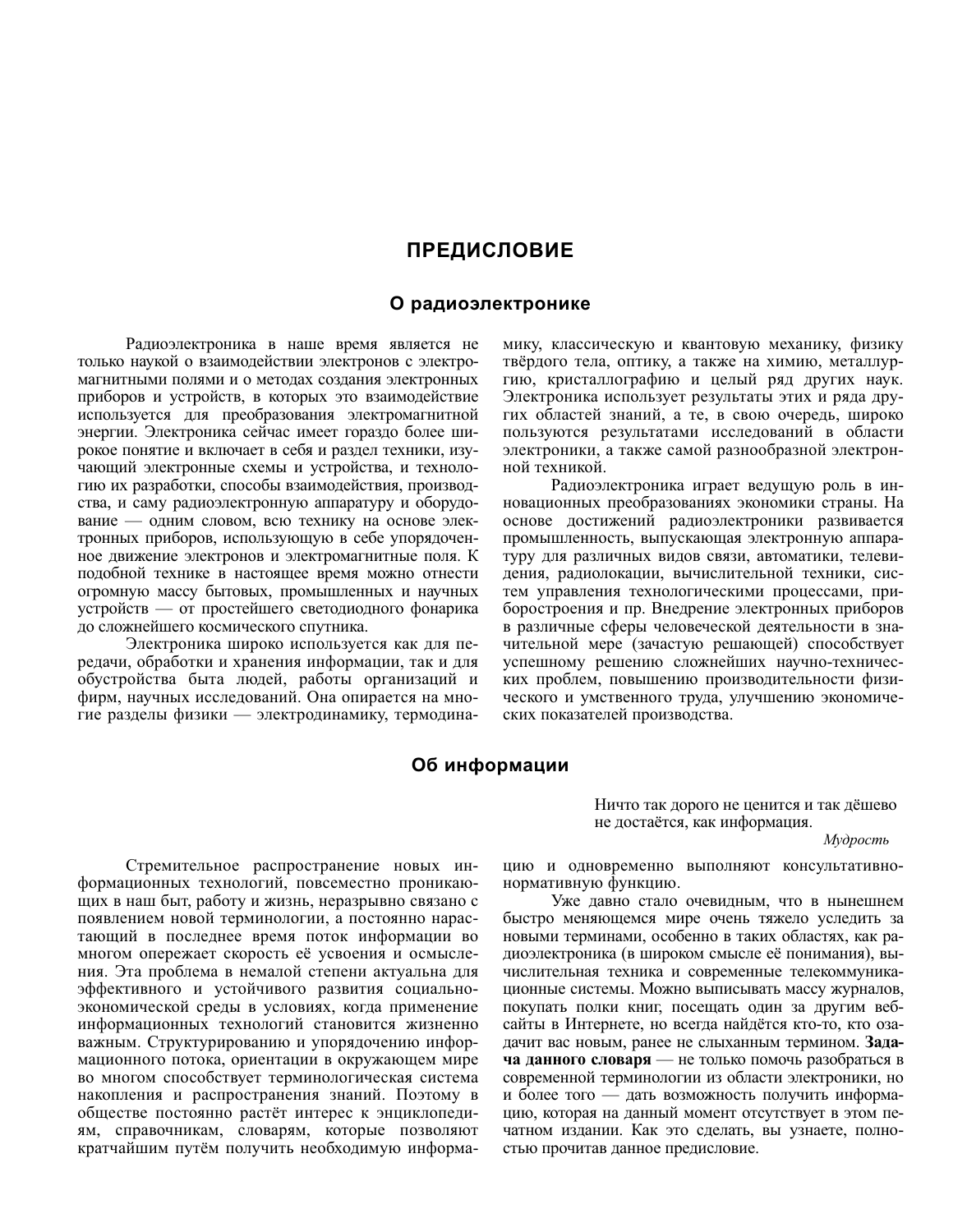## Назначение и цель словаря

Определите значения слов, и вы избавите человечество от половины его заблуждений.

#### Рене Декарт

Настоящий словарь является опытом постепенного создания универсального энциклопедического справочно-переводческого пособия, содержащего терминологическую основу радиоэлектроники как научного направления, базирующегося на широком и повсеместном использовании электронных устройств и технологий.

Словарь предназначен, в первую очередь, для профессионалов и любителей в области компьютерной техники, электроники, радио-, аудио- и видеотехники, для специалистов по закупке, продаже и ремонту профессиональной и бытовой радиоэлектронной аппаратуры, для работников телевидения и радио, учащихся учебных заведений по соответствующим направлениям обучения, для пользователей персональных компьютеров и радиоэлектронной аппаратуры, а также для переводчиков англоязычной научно-технической литературы и всех, кто по роду своей деятельности сталкивается с электронной аппаратурой и современными телекоммуникационными технологиями.

Помимо этого, словарь может оказать содействие при чтении не только академической литературы, но и широко распространённых сетевых документов, в которых используется немало жаргонных и просто непереведённых терминов и слов (при этом следует заметить, что если исключить из словаря все нерекомендуемые и спорные переводы, то тогда данный словарь далеко не

всегда сможет оказать действенную помощь при чтении и анализе таких документов).

Словарь может быть использован при составлении рефератов, выполнении контрольных, курсовых и дипломных работ. В этом большую помощь пользователю окажет как алфавитно-индексный указатель, подсказывающий, на каких страницах встречается тот или иной термин, так и система отсылок, включающая в себя указатели на термины, описанные в других словарных статьях под данным именем, и указатели-советы посмотреть другие словарные статьи, имеющие отношение к той или иной теме. Словарь также может быть использован как глоссарий для соответствующих областей науки и техники.

Цель словаря — помочь разобраться в разнообразных понятиях, как широко известных, так и не очень, и представленных через взаимосвязь с ними, интерпретируемых под углом зрения электроники общеизвестных определениях. Целью разработки словаря ставилось не заменить существующие в данной области словари, а, скорее, расширить и дополнить их за счёт включения современного терминологического материала, обновления и исправления существующего.

Чтобы воспользоваться возможностями словаря в полной мере, пожалуйста, внимательно ознакомьтесь со всем предисловием.

# Особенности словаря

Если Вам непонятно какое-то слово в техническом тексте, не обращайте на него внимания. Текст полностью сохраняет смысл и без него. ©

Закон Купера

Среди характерных особенностей словаря можно назвать такие как наличие транскрипции; включение в словарь жаргонных, разговорных и профессиональных выражений; добавление к определениям ряда терминов их этимологии; простота пользования; система перекрёстных ссылок; наличие ударений в трудных словах и примеров на английском и/или русском языках; присутствие в словарных статьях ссылок на соответствующие страницы в Интернете, в том числе и специально созданные для этого словаря (с изображениями, звуками, текстом); наличие иллюстраций, а также английского и русского обратного алфавитно-индексного указателя, расширяющего возможности по поиску терминов.

По сравнению с предыдущими изданиями в данном значительно повышена удельная информатив-

ность словаря за счёт применения системы сокращений и уплотнения текста<sup>1</sup>. В итоге, по сравнению с предыдущим изданием, данное компактнее примерно на 5-7%. Для образованных читателей, на которых ориентирован словарь, данная особенность затруднений не представит, тем более, что абсолютное большинство сокращений и аббревиатур являются или официальными, или общераспространёнными, а их расшифровки приведены в отдельном списке.

Создавая словарь, автор ориентировался на новейшие достижения в области электроники, старался объективно, беспристрастно и лаконично структурировать палитру понятий и определений, как уже существующих, так и впервые вводимых в терминологический

 $^{1}$  Сокращения применены только в толкованиях; в переводах, как правило, сокращения не применялись.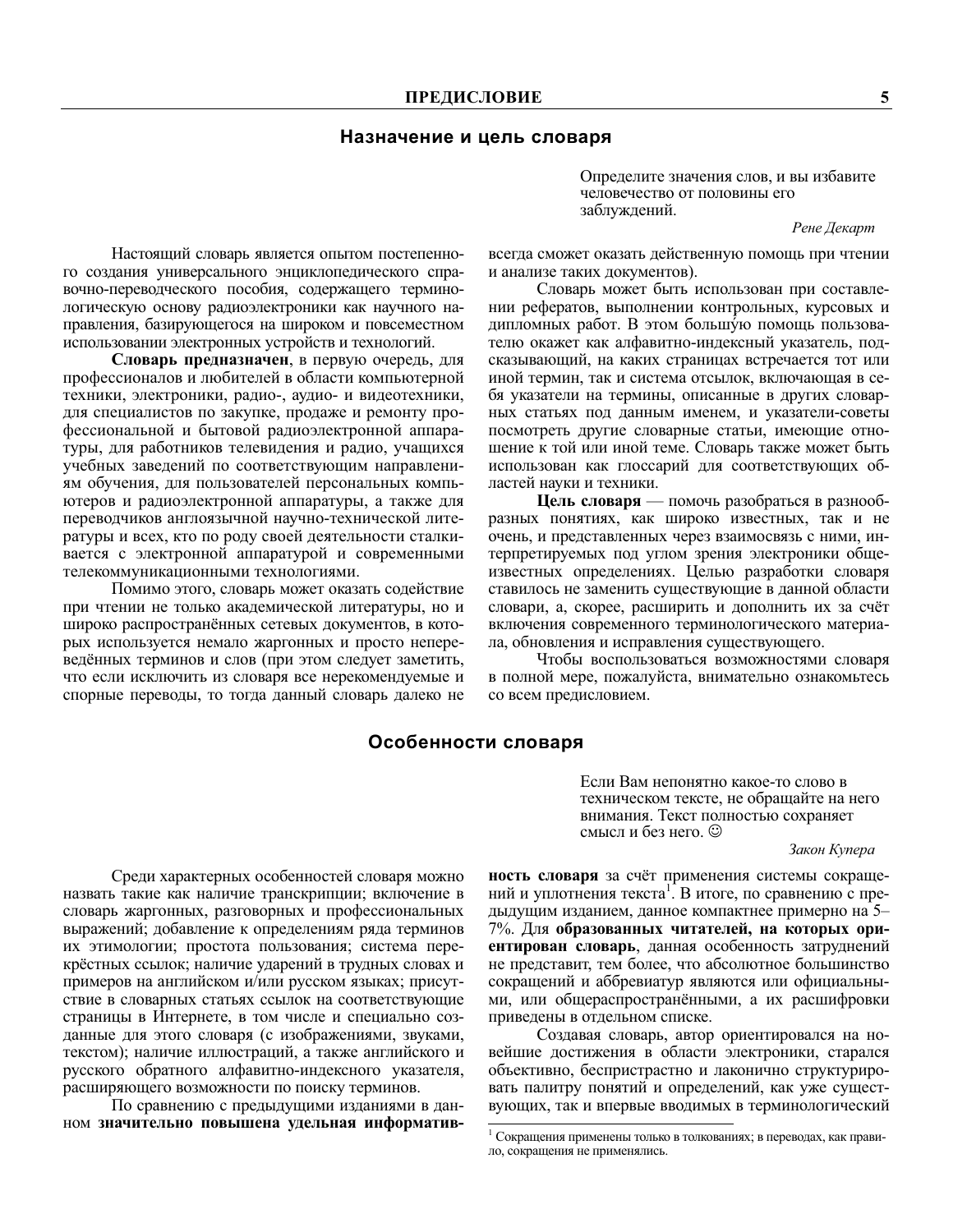оборот. Автор словаря не претендует на абсолютную оригинальность представленного в нём текста, синтезируя собственные подходы с материалом многочисленных научных, учебных и справочных изданий, перечень которых приведён в списке использованной литературы. Это оттеняется ещё и тем, что терминология не стоит на месте, а меняется в соответствии с эволюцией науки, техники и общества.

Особой отличительной чертой словаря является то, что он обладает свойствами энциклопедичности и сочетает в себе функции справочника, переводного, толкового и орфографического словарей, словаря аббревиатур, а также местами включает элементы этимологического и орфоэпического характера.

Данный словарь отличается от ряда подобных академических изданий тем, что в нём приведено много новых терминов из быстро развивающихся в последние годы областей вычислительной техники и телекоммуникационных технологий, Интернета, мобильной связи и прочих областей. Словарь по мере возможности отражает изменения в научно-технической лексике из области электроники и телекоммуникаций, произошедшие за последние пять - десять лет. В нём также нашла своё место терминология из ряда смежных с электроникой областей — таких как светотехника, оптика, нанотехнологии, полиграфия, кинематография, маркетинг и пр. Немалая часть из приведённых в словаре терминов вообще не упоминается в каких-либо общих или специализированных печатных словарях.

Компьютеры, особенно настольные и портативные, в наши дни стали частью повседневной жизни, но термины, которые используются при работе с ними и число которых постоянно увеличивается, до сих пор во многом являются загадкой для большого числа людей, которые не принадлежат к избранному кругу специалистов. Настоящий словарь может использоваться и теми, для кого компьютер является лишь вспомогательным средством — в работе, бизнесе, учёбе, исследованиях, а не предметом профессионального интереса. По этой причине автор стремился по возможности проще давать толкование значений широкораспространённых терминов, нередко используя устоявшиеся разговорные и жаргонные слова и выражения, а не только профессиональные. При этом в словаре во многих случаях представлен русскоязычный жаргон, который обычно не включается в академические печатные словари, но довольно активно используется в речи и переписке среди специалистов и рядовых пользователей.

При составлении словаря во внимание принимался тот факт, что в английском языке довольно широкое распространение получили аббревиатуры, жаргонные слова и выражения, часто употребляемые в речи профессионалов и специалистов, а также в технической литературе, - данная особенность для русского языка не столь характерна.

В настоящее время значительная часть современной техники и программного обеспечения разрабатывается в США или ориентирована на рынок сбыта США. Поэтому, а также учитывая лидирующие позиции США во многих областях техники, которым посвящён данный словарь, в нём чаще используется американский вариант английского языка как получивший наибольшее распространение в научно-техническом мире (например, color вместо colour, center вместо centre и т. д.). Некоторые термины даны на языке страны их происхождения (Франция, Германия и др.).

На практике новому термину обычно с той или иной степенью точности находят удовлетворительный русскоязычный эквивалент, либо он употребляется в «подлиннике» - в виде транскрипции или транслитерации слова. В то же время сторонники точности предпочитают использовать язык оригинала. Хотя надо заметить, что богатство русского языка вполне позволяет передать суть и смысл практически любого иноязычного термина, и несмотря на то, что многие названия общепринято не переводятся на русский язык, в словаре может даваться их перевод или транслитерация.

Характерной особенностью словаря является наличие транскрипции не только у отдельных слов, как это принято в лексикографической литературе, но и у ряда фраз и словосочетаний, а также у собственных имён.

Многие английские аббревиатуры в словаре приводятся в русскоязычном написании, основанном на общепринятой традиционной передаче английских аббревиатур средствами русского языка, например:  $CBC - Cu$ - $Gu$ - $cu$  (Canadian Broadcasting Corporation — Канадская вещательная корпорация). Иностранные собственные имена (включая фамилии), кроме русскоязычного варианта, обычно даются и в оригинальном написании.

Во многих случаях в теле словарной статьи (в толковании) рядом с русскоязычными терминами можно встретить в скобках англоязычные указатели, выделенные жирным курсивом. Они указывают пользователю на наличие в словаре соответствующей словарной статьи, к которой при необходимости можно обратиться за получением толкования, произношения, вариантов перевода и т. д., или же просто напомнят о написании, укажут на наличие дополнительной информации.

#### Мультимедийность и Интернет-приложение

Данный словарь имеет своеобразное Интернетприложение, с помощью которого пользователь может посмотреть рисунки, фотографии и прочую графику, прослушать произношение ряда слов, прочитать дополнительную информацию, скачать полезный файл.

Обращаться за обновлённой информацией, исправлениями и дополнениями следует на Интернетсайт под названием «Encyclopedia Electronica» (http://ee.1963.ru), который открыт и разрабатывается автором данной книги. На сайте имеется многое из того, что необходимо потенциальному посетителю, ищущему интересующую его информацию.

Для оперативного получения новой или обновлённой информации касательно словаря, пополнения и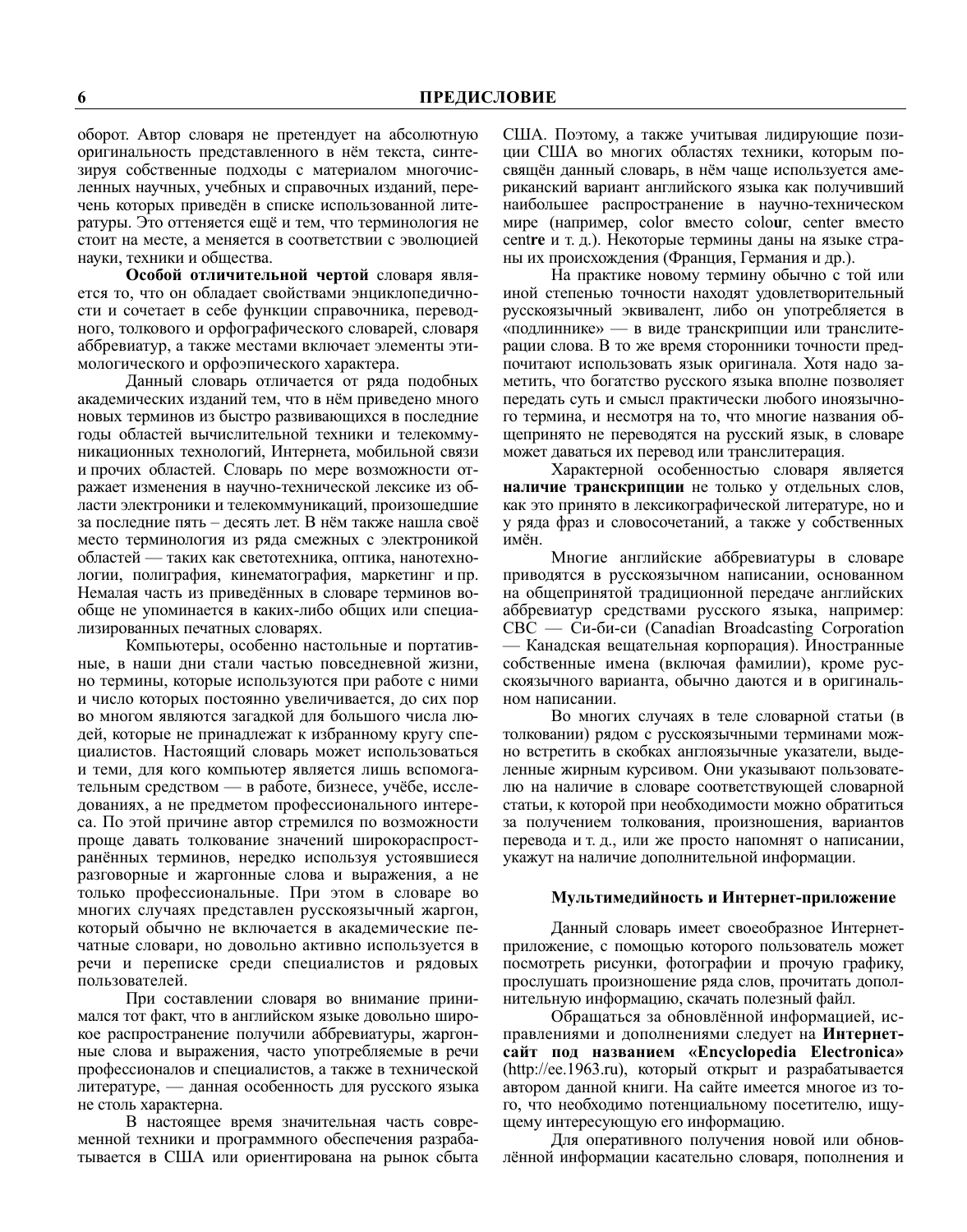обновления словарных статей, рекомендуется подписаться на электронную сетевую рассылку под названием «Современные английские термины из области **электроники**», выходящую на сервере «Subscribe.ru» (http://subscribe.ru/catalog/culture.edic), которую ведёт автор и которая даёт перевод и толкование новых английских терминов, появившихся в его словарной базе после выхода в свет последней печатной версии словаря. В рассылке также приводятся исправленные и дополненные термины. Подписавшись на неё, вы всегда будете в курсе самых свежих терминов.

Если в словаре, на сайте или в рассылке отсутствует разыскиваемое пользователем слово, то можно задать свой вопрос автору словаря по электронной почте.

#### Отличия от предыдущих изданий

За прошедшие несколько лет третье издание словаря успешно разошлось по России, странам СНГ и дальнего зарубежья, а автор за это время подготовил четвёртое, переработанное и расширенное издание.

В новом издании заметно увеличилось количество терминов и словарных статей. Ряд словарных статей переработан, актуализирован, обновлён и/или исправлен. Впервые в него добавлены иллюстрации.

Также в данном словаре несколько расширено количество охватываемых им тематик, среди новых тематик можно назвать такие как, например, теле- и радиожурналистика, нанотехнологии и некоторые др.

Из данного словаря исключены дополнительные приложения, напрямую не относящиеся к английскому языку, удалён ряд словарных статей, утративших свою актуальность.

С целью экономии места и повышения информативности словаря была произведена дальнейшая компрессия текста за счёт сокращения наиболее употребительных слов и фраз, а также замещения терминов-переводов, встречающихся в тексте толкования, общепринятым сокращением — по первым буквам (при этом первая буква заглавная, а остальные строчные).

В словарь впервые добавлен русский обратный алфавитно-индексный указатель, который практически превращает его в русско-английский словарьсправочник.

Добавлена возможность при помощи специальных указателей воспользоваться через Интернет мультимедийными файлами (изображениями, звуками), а также дополнительной текстовой информацией по словарным статьям.

#### Тематика и содержание

Словарь содержит более 15600 словарных статей, в которые вошли около 23500 терминов (слов, словосочетаний, аббревиатур и сокращений), используемых в компьютерной, электронной, радиотехнической литературе, руководствах по эксплуатации, паспортах, инструкциях, информационных каталогах и других материалах по профессиональной и бытовой электронной технике.

Использованная при составлении словаря литература в немалой степени определила как отбор самих терминов, так и охват различных тематических областей и их временные рамки.

В последнем издании основное пополнение лексикой шло по нескольким направлениям включение в словарь отсутствующих в нём терминов, а также новых терминов и слов (неологизмов), появившихся за последние годы в английском техническом языке, и слов, наиболее часто спрашиваемых у автора пользователями через Интернет.

Толкования и определения примерно четверти словаря сделаны самим автором, около трети переведены с английского языка и отредактированы, остальное представляет собой компиляцию или аналитический материал, собранный из различных источников (включая переводные и пр.).

Язык формирует наш способ мышления и определяет то, о чём мы можем мыслить.  $E.$  Л. Ворф

В словарь включены термины из следующих основных областей: радиотелевизионное оборудование, телесъёмочная и видеовоспроизводящая аппаратура, производство видеопродукции, оптика и светотехническое оборудование, звуковая техника и акустика, радиовещание, радиоприём и радиосвязь, спутниковая связь, радиопейджинг, фиксированная и мобильная телефония, телекоммуникации, компьютерная техника, программное обеспечение и прочие области, связанные с данными темами (например, полиграфия, DVD-техника и т. д.). В словаре дан перевод и описание терминов, используемых в компьютерных сетях и, в частности, в Интернете. Приведён ряд терминов из области маркетинга радиоэлектронной продукции и электронной торговли.

В последнее время в словарь всё активнее стали включаться термины из области нанотехнологий. Данному направлению сейчас уделяется особое внимание, поскольку от него напрямую зависит будущее экономики страны, что особо подчёркивалось в апрельском (2007 г.) Послании Президента Российской Федерации Федеральному Собранию.

Словарь затрагивает все аспекты применения компьютеров - от игр до исследований по проблеме создания квантовых машин и наномеханизмов, от использования компьютеров в повседневной жизни до их применения в космических исследованиях. Кроме чис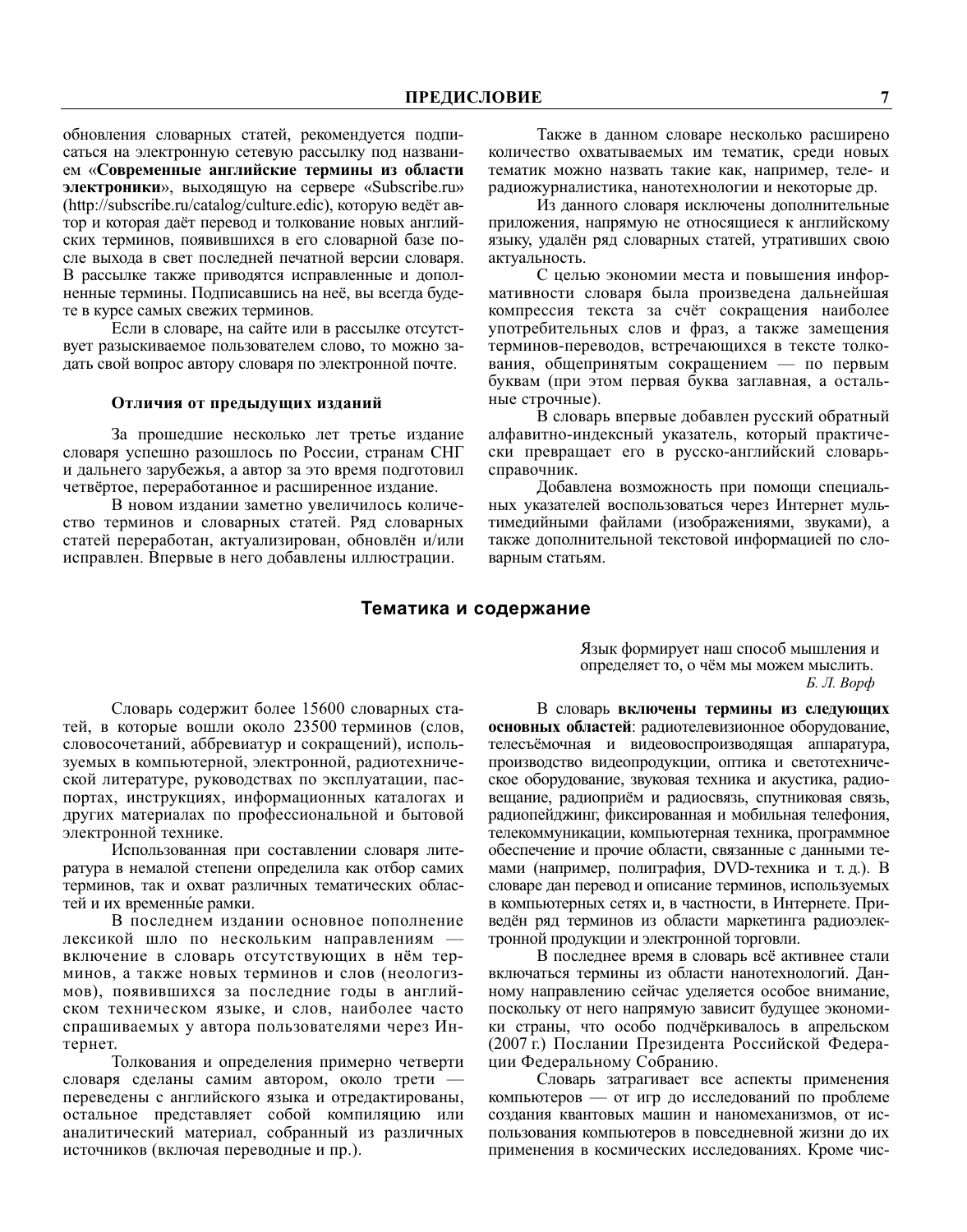то технических терминов, словарь включает в себя и менее научные, но часто встречающиеся слова и выражения, такие как «червь», «мыло» или «вирус».

В процессе подготовки словаря использовались данные из различных компьютерных программ, Интернета, новейших английских и американских научнотехнических толковых словарей, справочников и энциклопелий.

Среди толкований в словаре можно найти объяснения наиболее фундаментальных понятий, таких как бит, байт и сервер, краткие описания самых распространённых языков и программ, получивших в наши дни широкое распространение, как, например, программы настольных издательских систем, текстовые процессоры, электронные таблицы и пр.

Поскольку компьютерные и информационные технологии проникли практически во все сферы человеческой деятельности, автор счёл целесообразным включить в словарь наиболее распространённые общеупотребительные термины из областей, напрямую не касающихся техники, такие как промышленные коды стран, коммерческие термины, а также сокращения, используемые при деловой переписке по факсу и электронной почте и пр.

В словаре дано много справочной информации типа Who's Who («кто есть кто»). Даны названия и адреса ведущих фирм, занимающихся выпуском электронных компонентов и оборудования, аудио- и видеопроизводством, а также названия ряда газет и журналов, радио- и телекомпаний, связанных с указанными областями. Обновлённые данные по этим организациям, а в некоторых случаях и программное обеспечение (драйверы и пр.) можно получить по приведённым в словаре адресам организаций в Интернете.

В словаре приводятся разного рода справочные таблицы, формулы и другие данные, необходимые для расчётов и технической работы. Особое внимание уделено сокращениям, пользующимся большой популярностью в английском языке, - они часто представляют немалую трудность при переводе и чтении англоязычной технической литературы, поскольку найти расшифровки их значений бывает довольно сложно даже в больших иностранных словарях. Справочные данные и расшифровка сокращений могут оказать помощь при чтении англоязычной литературы, названий, принципиальных и монтажных схем, описаний, надписей и т. п.

В данном издании исправлен ряд ошибок, имевшихся в предыдущих изданиях, учтены новые рекомендации по написанию терминов-неологизмов.

Следует отметить, что представленные материалы не претендуют на всеобъемлющий охват терминологии, относящейся к области радиоэлектроники как таковой. Более подробное толкование отдельных терминов читатель может найти в действующих отраслевых стандартах, специализированных словарях, руководящих и нормативных документах и др.

### Оформление и пользование словарём

... неправильное употребление слов ведёт за собою ошибки в области мысли и потом в практической жизни.

#### Д. И. Писарев

### О словаре

Словарь состоит из трёх частей. Первая — прелисловие, сокрашения и условные обозначения, елиницы величин, английский алфавит и фонетическая транскрипция. Вторая часть представляет собой собственно словарь, содержащий термины. В третьей части находятся список литературы и алфавитно-индексный указатель.

В словаре принята алфавитная система — все термины расположены в алфавитном порядке, включая составные термины, состоящие из определяемого и определяющих компонентов, которые также следует искать по алфавиту без перестановок определяемого и определяющих компонентов.

#### Структура словарной статьи

Для того чтобы пользоваться данным словарем, каких-либо особых навыков не требуется, поскольку он построен образом, близким к традиционному.

Информация, приводимая в статьях словаря, имеет единообразную структуру: английский термин (выделен жирным шрифтом), фонетическая транскрипция [в квадратных скобках], аббревиатура или сокращение термина или, наоборот, его расшифровка (в круглых скобках) (если предусмотрены; выделяются жирным курсивом), далее может присутствовать буквальный перевод термина, этимология или комментарий к нему (также в круглых скобках), затем через символ «- » (длинное тире) даётся область (или области) применения термина (выделяются обычным курсивом), перевод или русский эквивалент термина (выделяются жирным шрифтом) и его аббревиатура, сокращение или расшифровка в скобках (если предусмотрено), здесь же могут быть указаны особенности русского произношения [курсивом в квадратных скобках]; затем следует толкование, после которого могут находиться примеры, адреса, ссылки, альтернативные, синонимичные эквиваленты и антонимы.

Поскольку термины являются заголовками соответствующих словарных статей, то они, в соответствии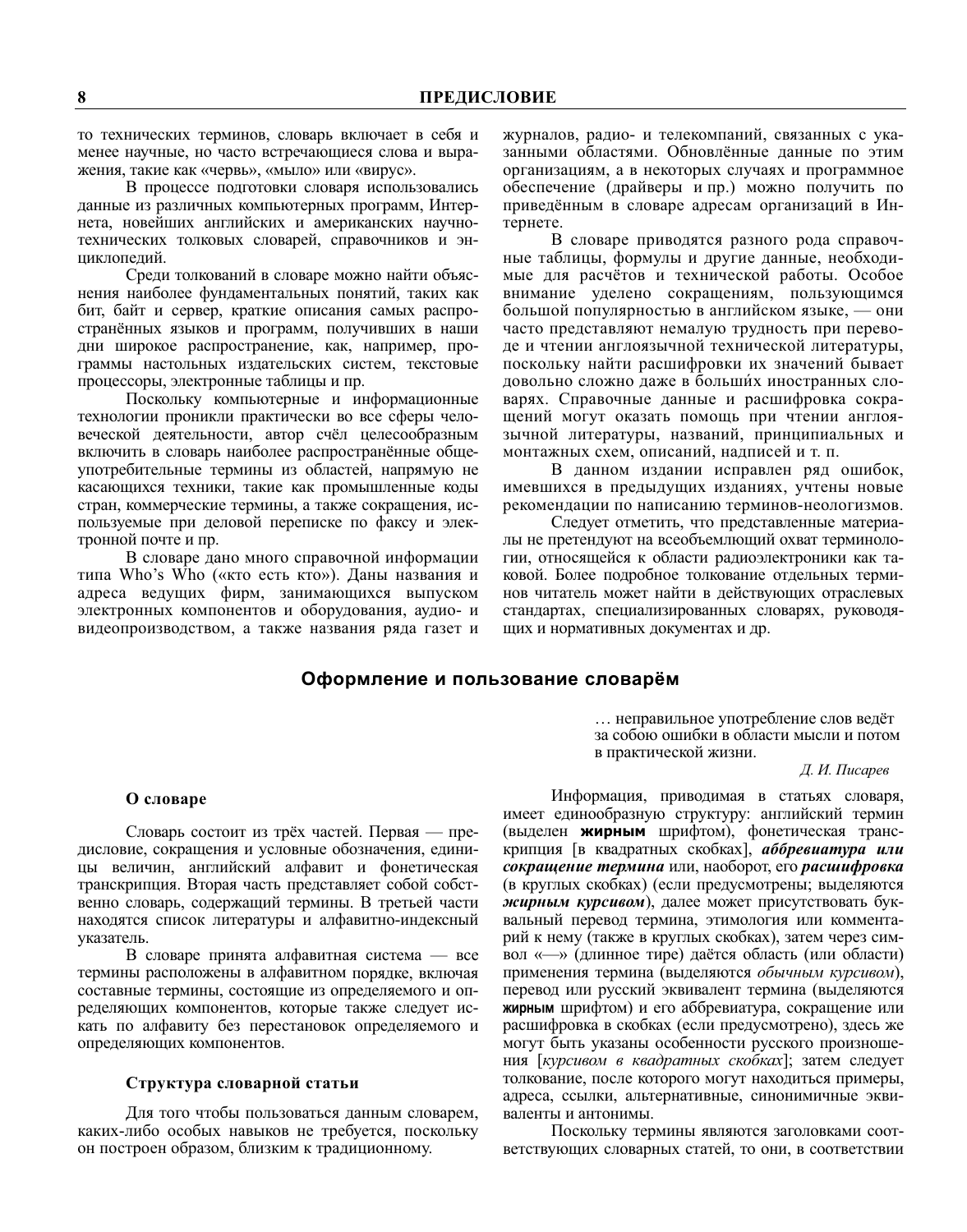с правилами английского языка, традиционно пишутся с прописной буквы.

В переводах принята следующая система разделительных знаков: близкие значения отделены запятой, более далёкие — точкой с запятой; различные значения арабскими цифрами с круглой скобкой (близкое значение) или точкой (далёкое значение); различные слова и словосочетания с одинаковым написанием (омографы) выносятся в разные словарные статьи и помечаются римскими цифрами. Значения терминов в случае необходимости снабжаются пометами или пояснениями в круглых скобках, выделенными курсивом.

Для удобства пользования полезно знать следующую информацию. Значок • (светлый квадратик) используется для указания на начало толкования заглавного термина. Соответственно значок • (чёрный квадратик) означает конец толкования термина и самой словарной статьи. Жирным курсивом в круглых скобках выделены сноски на другие словарные статьи, имеющиеся в данном словаре. Слова, входящие в эти сноски, написаны с прописных букв. Строчными буквами в круглых скобках даны английские термины в оригинале, не имеющие соответствующих сносок в словаре. После знака двойного конвейера || курсивом могут даваться примеры использования термина.

В конце словарной статьи могут приводиться год(ы) появления термина (или первого упоминания о нём в печати), а также название фирмы-разработчика или производителя и прочая информация.

Особое внимание стоит обратить на наличие в конце словарной статьи различных значков. Так, например, мнемонический значок • означает «смотрите» и указывает на дополнительный источник информации — чаще всего на сайт в Интернете, адрес которого следует за ним, а значок **(i)** (information) указывает на то, что дополнительная информация по данному термину (изображения, звуки, текст) имеется в Интернете на сайте словаря по адресу: http://ee.1963.ru/info/.

Также в тексте словарной статьи может встретиться значок • («прослушать»). Он ставится после транскрипции тех терминов, произношение которых можно прослушать с помощью звукового файла, размещённого в Интернете на вышеупомянутом сайте словаря. Для прослушивания зайдите на сайт по адресу http://ee.1963.ru/info/ и в списке терминов найдите тот, в котором попался данный значок. Щёлкнув на ссылке, можно прослушать произношение или загрузить файл с произношением на свой компьютер.

#### Порядок сортировки в словаре

Все вынесенные в заголовки словарных статей термины, будь то слова, словосочетания или сокращения, выделены жирным шрифтом и упорядочены по алфавиту. При этом разного рода пунктуационные и разделительные знаки в терминах (дефис, точка, косая черта, скобка и пр.), стоящие между частями составных слов, в большинстве случаев во внимание не принимались (в связи с тем, что существует многообразие ва-

риантов написания одного и того же термина, например: Still-frame, Still Frame или Stillframe) и приравнивались к обычному пробелу. Это сделано во избежание путаницы с сортировкой, вызванной отсутствием строгих правил в написании целого ряда слов (A-B Converter, А/В Converter, А>В Converter и т. д.). Поэтому, например, термины A/C, A Except B Gate, A-B Converter, А.М. в словаре будут отсортированы в следующем порядке (сначала по первой букве, затем по второй):

A-B Converter

 $\Delta/C$ A Except B Gate  $A.M.$ 

Если два или несколько элементов начинаются с одного и того же знака, то для определения вышестоящего элемента сравниваются следующие знаки. Термины, начинающиеся или состоящие из неалфавитных символов и чисел, приведены в конце словаря и расположены в порядке возрастания их кодов по «Юникоду».

Если название статьи включает в себя цифры, но начинается с букв, то оно располагается в алфавитном порядке, а затем учитывается цифровая величина. Наличие или отсутствие пробела и прочих разделительных или пунктуационных знаков между буквенной и цифровой частью во внимание не принимается. Так,  $x^2$  идёт раньше, чем  $x$ . 75, и обе эти статьи предшествуют  $X/86$ .

#### Ссылки

В теле или в конце словарной статьи могут находиться ссылки на другие статьи словаря, связанные с данным термином. Сноска даётся или на сам означенный термин, или на термин, ближайший к нему по смыслу.

Ссылки на другие статьи бывают четырёх типов: 1) ссылка см. (смотрите) просто указывает на другую статью, содержащую нужную информацию (чаще всего на синоним); 2) ссылка см. тж (смотрите также) отсылает к одной или нескольким статьям, где имеется дополнительная информация по данной теме; 3) ссылка ср. (сравните) указывает на статью с описанием термина противоположного или несколько иного характера; 4) перекрёстная ссылка (название статьи). Перекрёстная ссылка оформлена при помощи выделения термина жирным курсивным шрифтом (с первыми прописными буквами) в круглых скобках.

#### Фонетическая транскрипция

После английских терминов, в квадратных скобках даётся произношение слов в фонетической транскрипции. Использованная в словаре система транскрипционных значков соответствует общепринятой международной фонетической системе. Для определения ряда соответствий с одной из наиболее популярных американских фонетических систем можно воспользоваться таблицей-алфавитом, расположенной перед началом словарной части.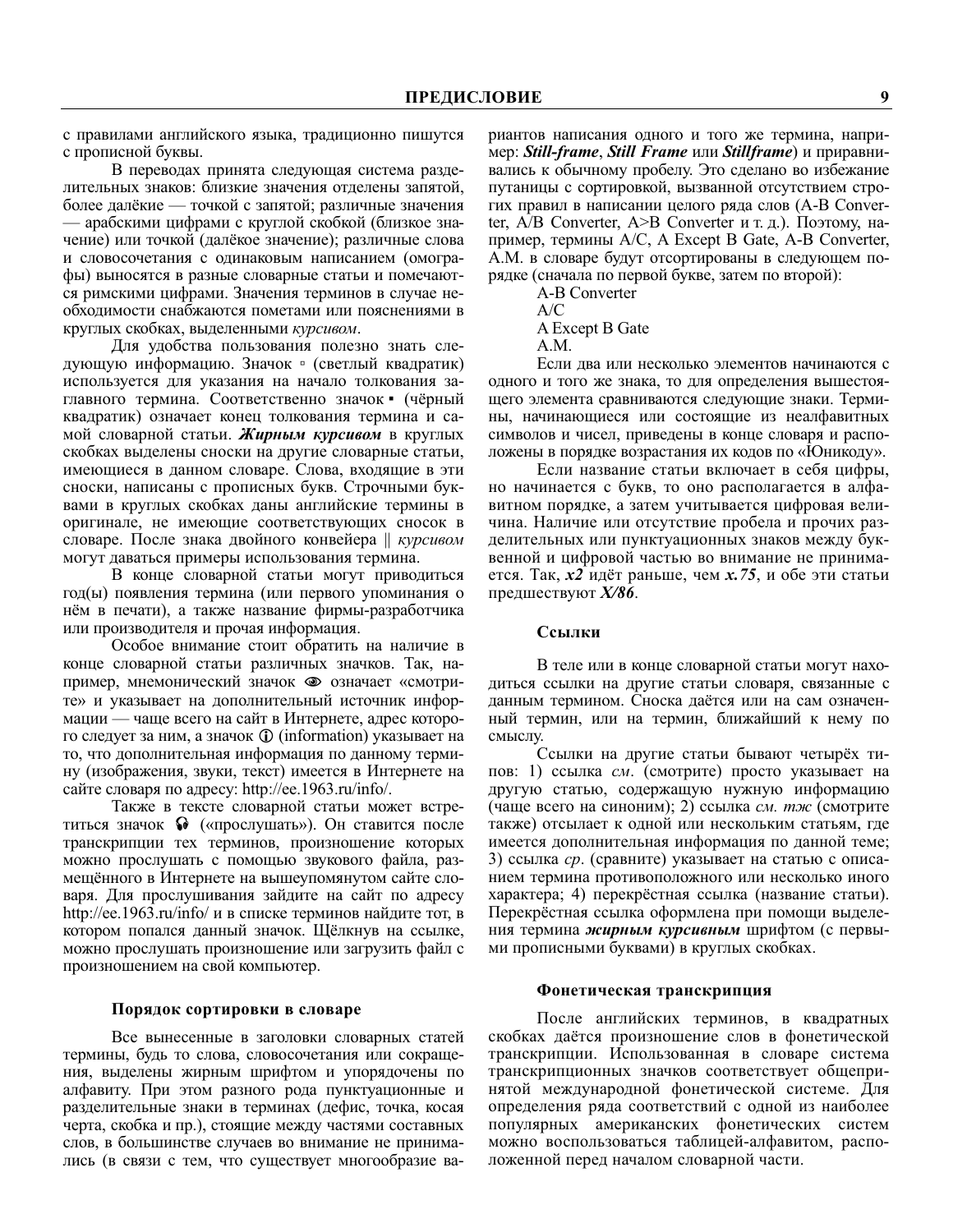В качестве справочных использовались британские словари из перечисленных ниже в подразделе «Этимология». В ряде случаев произношение уточнялось на сайте Webopedia.com (http://www.webopedia.com).

Транскрипция приводится для отдельных слов и фраз, состоящих из не более чем двух слов. Для большинства аббревиатур транскрипция не даётся, поскольку буквы, входящие в их состав, традиционно читаются так, как они звучат в алфавите (см. английский алфавит в начале словаря).

Знак ударения ставится перед первым звуком ударного слога.

Круглые скобки в транскрипции используются для обозначения факультативно произносимых звуков или факультативных ударений, например: natural  $\lceil \cdot \frac{\text{next}(\mathfrak{g})}{\text{ref}} \rceil$ .

Русские слова, произношение которых нередко вызывает трудности в русском языке, снабжены ударением и транскрипцией всего слова или его части.

#### Поиск

Поиск нужного термина в печатной версии словаря иногда является проблемой. Поэтому ниже даются советы, как его существенно облегчить.

Если термин, состоящий из нескольких слов, не удаётся найти по предполагаемому слову, следует попробовать найти его по другому слову, входящему в этот же термин, или по предполагаемой аббревиатуре, составленной из заглавных букв словосочетания. В целях экономии места в словаре термин и его аббревиатура не всегда разносятся по разным статьям.

При поиске можно воспользоваться алфавитно-индексным указателем (АИУ), расположенным в конце словаря, — с его помощью можно найти большинство вхождений слова в различные термины (в АИУ для облегчения поиска включены, в основном, слова, а также ряд наиболее популярных и распространённых сочетаний-терминов — с цифрами и специальными символами). Те слова, встречаемость которых превышает несколько десятков вхождений, из АИУ исключены в целях экономии места или в связи с отсутствием целесообразности включения. АИУ покрывает только вторую часть словаря (словарный массив).

Также можно попробовать поискать родственные термины, например, вместо Hard Disk Drive посмотреть просто Winchester. Дополнительно можно попытаться найти нужный термин по части фразы, входящей в его состав, например, вместо Trumpet WinSock поискать просто WinSock.

#### Пример поиска

Например, требуется найти перевод и/или толкование термина «Secure Hypertext Transfer Protocol». В таком случае, первым делом, необходимо просмотреть наличие данного термина по алфавитному расположению. Находим по алфавиту (алфавит см. в начале словаря) или оглавлению местоположение буквы «S» (стр. 513) и далее ищем слово «Secure». Найдя его, ищем (опять же по алфавиту) второе слово термина «Hypertext» и таким образом локализуем нахождение самого термина.

Если такой вариант поиска не приносит результатов, ищем термин по алфавитному расположению второго слова, входящего в его состав (т. е. исключаем из поиска первое слово термина): «Hypertext» — под буквой «Н».

В случае неудачи поиск подобным образом продолжается и по отношению к остальным словам, входящим в данный термин. Если и это не приносит результата, тогда попробуйте найти статью по предполагаемой аббревиатуре данного термина и её вариациям: SHTTP, S-HTTP, HTTP и т. д. Попадающиеся при таком поиске статьи необходимо просматривать на наличие в них сносок на искомый термин.

Если и таким образом не удалось найти нужное слово, обратитесь к алфавитно-индексному указателю, расположенному в конце словаря. По приведённому выше образцу проведите поиск в указателе и просмотрите номера страниц, указанные после термина или его вариантов, на наличие требуемого термина.

Если и это не дало результата, напишите автору словаря электронное письмо с просьбой дать перевод и/или толкование искомого термина.

### Соглашения

Под термином в данном словаре понимается слово или сочетание слов, обозначающее специальное понятие, употребляемое в науке, технике, связи

Сведения переменного характера (товарооборот, объём выпуска и т. п.) обычно датируются годом, к которому они относятся.

Термины, выделенные ПРОПИСНЫМИ буквами, на практике чаще всего встречаются в виде аббревиатур или надписей.

Перевод даётся жирным шрифтом. В переводе в ряде трудных случаев проставлено ударение, в большинстве русских слов использована буква «ё» (которая всегда стоит под ударением).

Если аббревиатура на практике применяется в нескольких вариантах (с точками после каждой буквы и без точек, а также с пробелом между составными частями, точкой или дефисом), то в словаре приводятся, по возможности, все варианты, а расшифровка и толкование даются только после одного из них. Как расшиф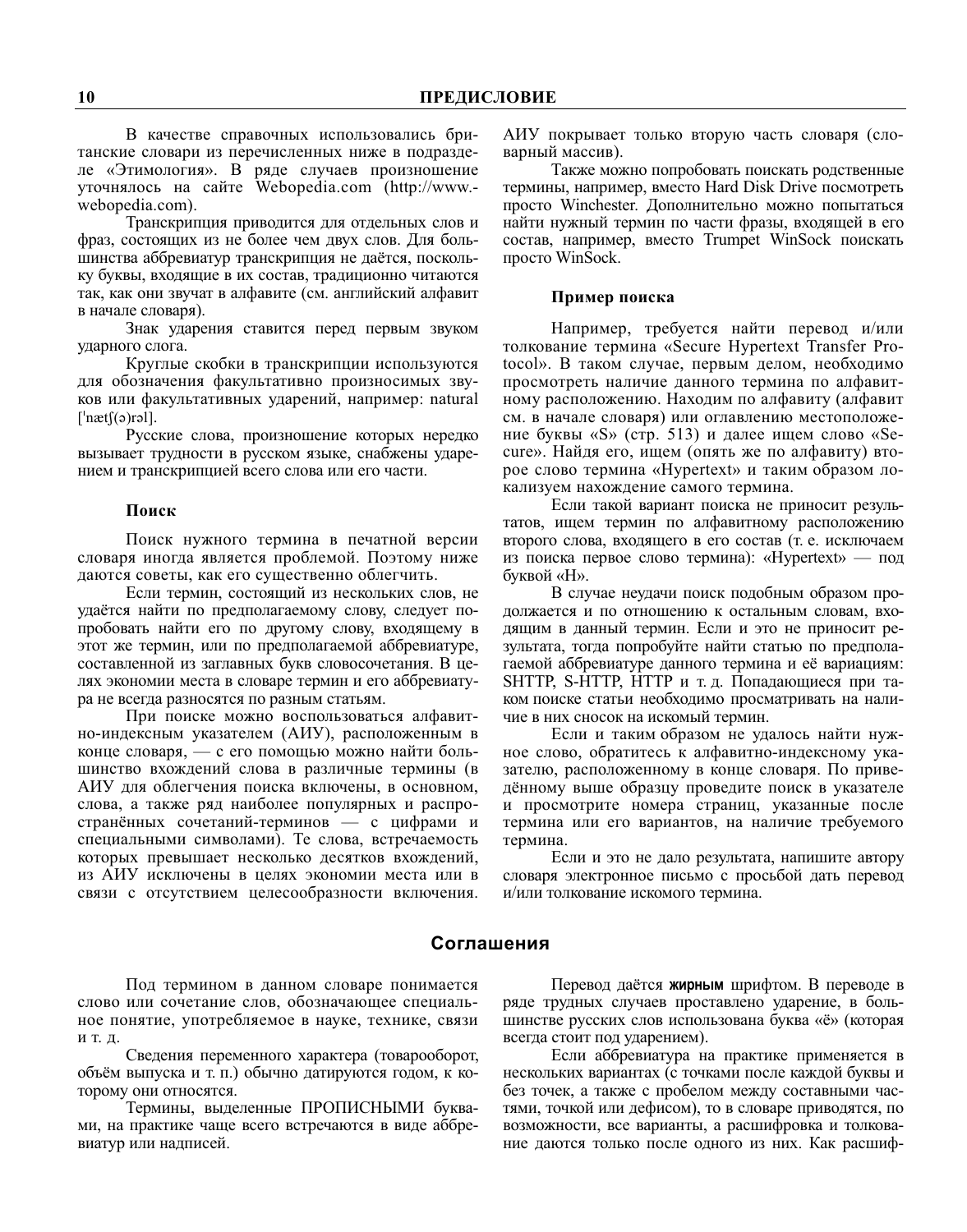ровка, так и перевод английских аббревиатур в некоторых случаях может отсутствовать.

Факультативные части английских расшифровок и русских переводов заключены в круглые скобки: А2 (Stereo System), модуляция яркости (ЭЛТ). Следует читать: A2, A2 Stereo System; модуляция яркости, модуляция яркости ЭЛТ. Синонимичные части расшифровок и их русских переводов даются через косую черту: ANN (Artificial Neural/Neuron Network).

Приведённые в словарных статьях области не ограничивают использование термина указанной сферой, а обычно указывают на ту область, из которой взят оригинальный термин, или где он используется чаще всего в данном варианте интерпретации.

Большинство терминов представляют собой существительные или обороты на основе существительных, поэтому часть речи для терминов-существительных в словаре, как правило, не приводится. Но при частях речи, не являющихся существительными, часть речи обычно указывается.

В некоторых случаях в названиях фирм юридическо-правовая форма собственности (Inc., Ltd., PLC, Pvt, GmbH, AG, SA, AB и т. д.) опускается.

Для экономии места в словаре применена система сокращений (см. ниже), большинство из которых являются общепринятыми в словарной системе, технике и др. областях. Также во многих случаях в интернет-адресах опущено название протокола (http://). С учётом того, что большинство современных браузеров самостоятельно подставляет название протокола http, это не вызовет непонимания или неудобства для пользователя.

Многоточие в расшифровке аббревиатуры (в комментарии) заменяет уже расшифрованную (или не сокращённую) в самом термине часть. Перевод термина, повторяемый в теле словарной статьи (толковании), может сокращаться до первых букв с точками.

В прилагательных и причастиях допускается отсечение суффиксов и окончаний типа «-енный», «-еский» и др. (например: «предназнач.» = предназначенный, «физич.» = физический).

Если написано, например, «др.», то это может означать «другой», «другая», «другие» и т. д. - в зависимости от контекста.

В словаре для переносов использован газетный стиль.

Подписи к иллюстрациям в некоторых случаях начинаются с выделенного жирным шрифтом названия словарной статьи, к которой они относятся. В большинстве случаев иллюстрация размещается на той же странице, что и соответствующая ей словарная статья (как правило, после текста самой статьи).

#### Толкование и этимология терминов

#### Толкование

Что касается раскрытия содержания терминов, то ситуация здесь бывает довольно проблематичной. Поскольку радиоэлектроника во многом является междисциплинарной наукой, то её терминология также относится к разным направлениям, где одинаковые понятия нередко трактуются по-разному. Кроме того, порой складывается впечатление, что чуть ли не каждый специалист, работающий в конкретной научной области, старается предложить свою трактовку общеизвестных понятий. Так, например, информацией различные источники называют:

1) любые сведения о каких-либо ранее неизвестных объектах:

2) содержательное описание объекта или явления:

3) результат выбора;

4) содержание сигнала, сообщения;

5) меру разнообразия; отражённое разнообразие;

6) сущность, сохраняющуюся при вычислительном изоморфизме;

7) уменьшаемую неопределённость;

8) меру сложности структур, меру организации;

9) результат отражения реальности в сознании человека, представленный на его внутреннем языке;

10) семантику и прагматику языка представления данных;

11) атрибут материи; ... и многое другое.

Подобное разнообразие трактовок характерно и для целого ряда других терминов. Поэтому в словаре обычно отражается какая-либо одна точка зрения на термин, чаще всего не претендующая на всеобъемлемость.

#### Этимология

Для указания этимологии (происхождения) слов использовались различные источники, основными из которых являются:

1) Random House Webster's Electronic Dictionary and Thesaurus, College Edition;

2) Random House Webster's College Dictionary;

3) US Webster's Unabridged Dictionary;

4) Collins English Dictionary and Thesaurus;

5) Collins COBUILD Advanced Learner's English Dictionary;

6) Oxford English Reference.

Названия большинства иностранных городов, регионов, стран, островов и прочих географических местностей даны в соответствии с 3-м изданием «Словаря географических названий зарубежных стран»; отсутствующие в нём названия даны в авторском варианте.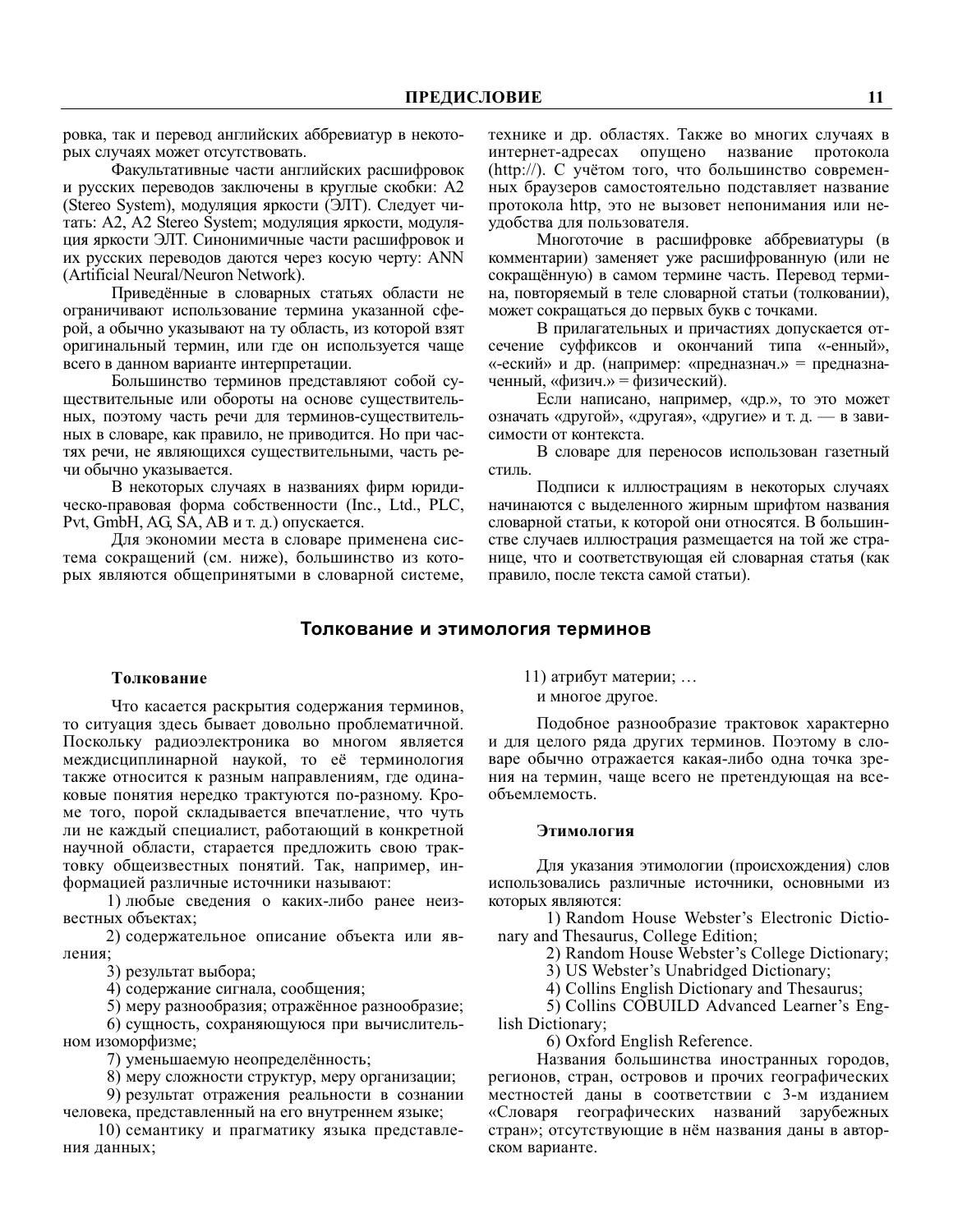### Дополнительная информация

Автор старался привести все основные термины, хотя это задача не из лёгких, поскольку непрерывно возникают всё новые слова, да и старые нередко приобретают новый смысл. По понятным причинам включить в настоящий словарь все термины из рассматриваемых в нём областей науки и техники не представляется возможным.

Если в словаре отсутствует тот или иной нужный вам термин или вы не смогли найти его перевод или толкование, то вы можете обратиться к автору словаря с просьбой оказать помощь в переводе или толковании. Автор словаря поможет вам перевести отдельные трудные термины и небольшие отрывки текста (объёмом до нескольких предложений). Для этого напишите электронное письмо по электронноБудущее всегда выглядит иначе, чем мы способны себе его представить.

Станислав Лем

му адресу, указанному в выходных данных словаря (при этом в поле темы сообщения добавьте цифры «1963» — для того, чтобы письмо смогло пройти сквозь антиспамовские почтовые фильтры).

Автор продолжает работу над терминологической базой словаря, поэтому будет благодарен за любые замечания, предложения и пожелания. Просьба направлять их автору по указанному электронному адресу. Все полученные замечания и предложения по совершенствованию словаря будут внимательно рассмотрены и учтены при подготовке очередного издания.

Статистическая информация касательно словаря и дискламация размещены в Интернете на вышеуказанном сайте словаря.

### История создания словаря

Представленное на суд читателей издание является продолжением работы, начатой автором более двадцати лет назад с целью осуществить попытку систематизации терминов и определений, встречающихся в различной литературе, посвящённой многочисленным отраслям электроники.

Словарь начал создаваться в 1980-е годы, когда уже появились признаки набиравшего ход бурного развития информационных и компьютерных технологий, которые увлекли автора, со временем ставшего специалистом в английском языке и в радиоэлектронике.

Информация для словаря черпалась из различных материалов: английских словарей, периодических изданий, а также из многочисленной технической литературы, фирменной документации и рекламных проспектов по аппаратным и программным средствам, имеющим отношение к тематике словаря.

Из западных книг мы научились произносить по складам имена вещей. П. Я. Чаадаев

Для составления словаря также использовались рекламные проспекты, каталоги, брошюры, книги, инструкции, отчёты, присылаемые для этой цели по просьбе автора-составителя различными ведущими фирмами-производителями: Sony, Panasonic, National, JVC, Philips, Nokia, Canon, BASF, Fuji и многими другими.

Впервые словарь увидел свет в 1992 году, когда журнал «Радиолюбитель» начал многолетнюю публикацию его фрагментов под рубрикой «Справочник по видеоаппаратуре». Публикация продолжалась по август 1997 года; после этого словарь был полностью переработан и значительно расширен.

В 2000 году вышло в свет первое полное печатное издание словаря, а затем последовали еще два переиздания. Словарь по-прежнему продолжает развиваться и совершенствоваться.

# ИСТОРИЯ ПЕЧАТНОГО ИЗДАНИЯ

Издание 1-е: Москва, издательство «Лучшие книги», 2000.

Издание 2-е, стереотипное: Москва, издательство «Лучшие книги», 2003.

Издание 3-е, переработанное и дополненное: Москва, издательство «Триумф», 2004.

Издание 4-е, переработанное, обновлённое и дополненное: Москва, издательство «Додэка-XXI», 2008.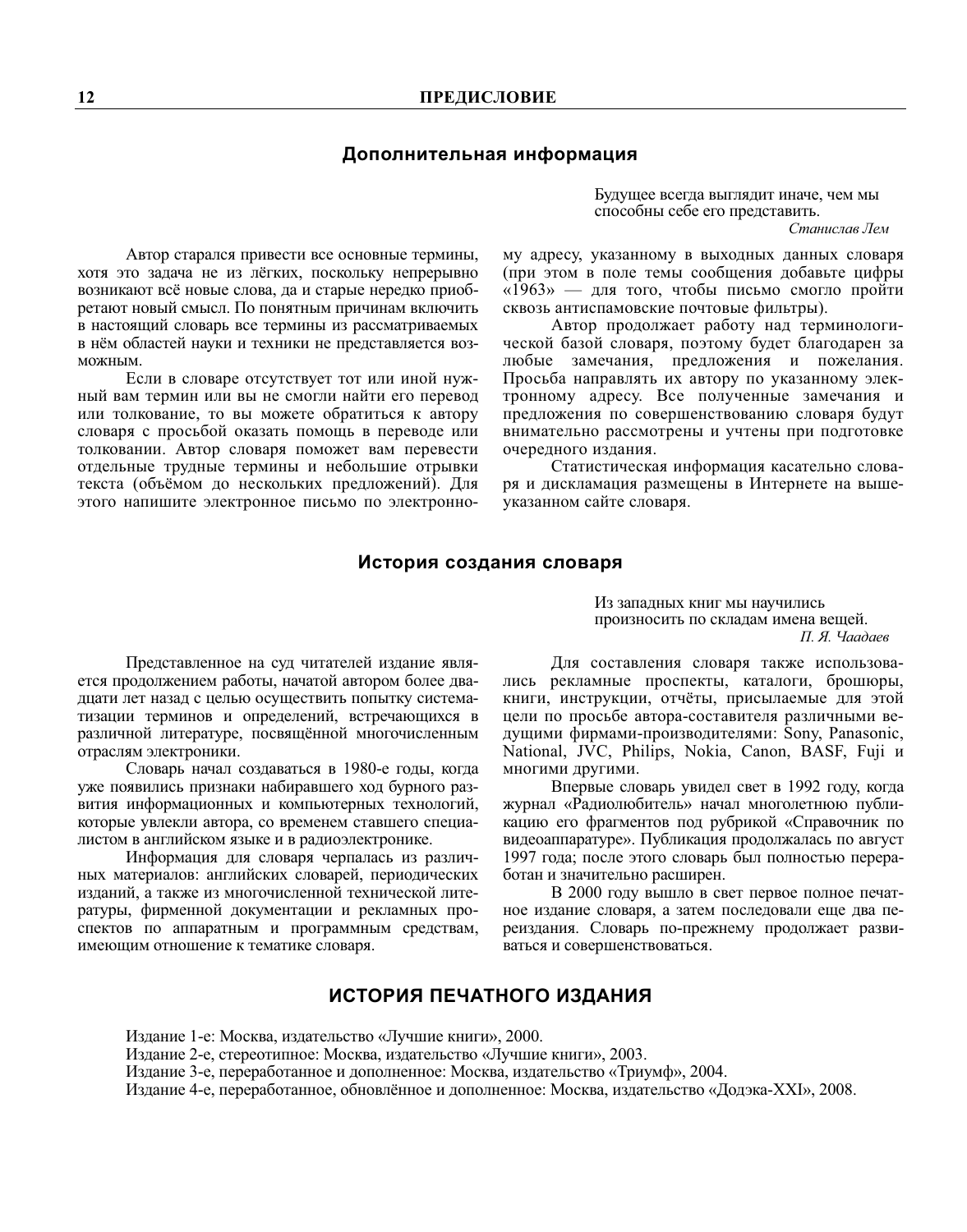# СОКРАЩЕНИЯ И УСЛОВНЫЕ ОБОЗНАЧЕНИЯ

- \$ доллар США
- ~ около; примерно
- < менее, меньше чем. ниже: в этимоло- $2111 \cdot 0$ T
- > более, больше чем, выше
- $\leq$  не более, не выше
- $\geq$  не менее, не ниже
- 1 один (и т. д.)
- 1-й первый (и т. д.)
- pl множественное число
- sing единственное число
- www World-Wide Web. Интернет
- австрал. австралийский автом. автоматический
	- акад. академик
	- аккум. аккумулятор(ный)
	- амер. американский
	- англ. английский
	- ант. антоним
	- АС акустическая система; автоматизированная система
	- АТС автоматическая телефонная станция
	- АЦП аналогово-цифровой преобразователь
	- **АЧХ** амплитулночастотная характеристика
	- БВГ блок вращающихся головок
	- БЛ база ланных без безопасность
	- информации
	- бизн бизнес, экономика, маркетинг. коммерция
	- БП блок питания
	- брит. британский  $($ TepM $)$ 
		- БС базовая станция
	- букв буквально (дословно)
- быв. (б.) бывший
	- ВА видеоаппарат(ура)
	- вар. вариант, вариация
	- вер. версия
- вещ вещание (вещательный)
- вирт. виртуальный ВК вилеокассета
- ВКР Всемирная конференция
- радиосвязи
- ВМ видеомагнитофон внешн. внешний
- внутр. внутренний
- воен военный
	- вр. время
	- ВС вычислительная система
	- ВТ вычислительная техника
- геогр география
	- гл глагол
	- ГО геостационарная орбита
- гос. государственный
- греч. греческий (язык)
- д. б. должен быть
- дом. домашний, бытовой
- доп. дополнительный
- Доп. дополнительная инф. информация
- ЛУ листанционное
- управление
- европ. европейский
- жарг жаргон
- ЖК жидкие кристаллы
- ЖКИ жидкокристаллический индикатор
- журналистика
- звук звукозапись; акустика
- звук. звуковой
- ЗУ запоминающее устройство
- игр компьютерные игры
- измер измерения и стандарты
	- ИК инфракрасный
- ИКМ импульсно-кодовая модуляция
- ИКТ информационнокоммуникационные технологии
- ИМС интегральная микросхема

|  | инж. инженер |
|--|--------------|
|--|--------------|

инф информатика ИП Интернет-приложение (на сайте

пев певый

лог логика

лингв лингвистика

ЛПМ лентопротяжный

механизм

м б может быть

макс. максимальный

МВ метровые волны

инженерия

мех. механический

мм мультимедия,

мн. множественное

графика

имело

моб. мобильный

МС микросхема

МСЕ Международная

муз музыка(льный)

нано нанотехнология

наст. вр. настоящее время

национ. национальный

НГМД накопитель на

лисках

нескл несклоняемое

(слово)

НЖМЛ накопитель на

лисках

номин. номинальный

норм. нормальный

ок. около

ООП объектно-

опт оптика.

оптим. оптимальный

нем. немецкий (язык)

напр. например

нач. начало

система единиц

гибких магнитных

жёстких магнитных

НФ научная фантастика

ориентированное

светотехника

программирование

НЧ низкочастотный

миним. минимальный

МЛН МИЛЛИОН

млрд миллиард

магн. магнитный

мед мелинина

межд междометие

мех механика.

- словаря) ирон ироническое
- ИСЗ искусственный спутник Земли
- исп. испанский (язык)
- истор историческое
	- ИС информационная система
	- ИТ информационные технологии
	- ит. итальянский (язык)
	- КА космический аппарат
	- к.-л. какой-либо
	- КЛ компакт-лиск
	- КИЗ кажушийся источник звука
	- кит. китайский
- КНИ коэффициент нелинейных искажений
- **КОЛ-ВО КОЛИЧЕСТВО** 
	- комп компьютерная техника, компьютеризация
	- комп. компьютерный
	- кон. конец
	- корп. корпорация, корпоративный
	- косм. космический
	- кот. который
	- КПД коэффициент полезного лействия
	- КРУ комплектное распределительное устройство
	- КС компьютерная система; космический сегмент (в спутниковой связи)
	- КСВ коэффициент стоячей волны
	- кфт кинофототехника
	- КЦ канал цветности
	- КЯ канал яркости
	- лат. латинский (язык)
	- ЛВС локальная вычислительная сеть (комп); линия волоконной связи (связь)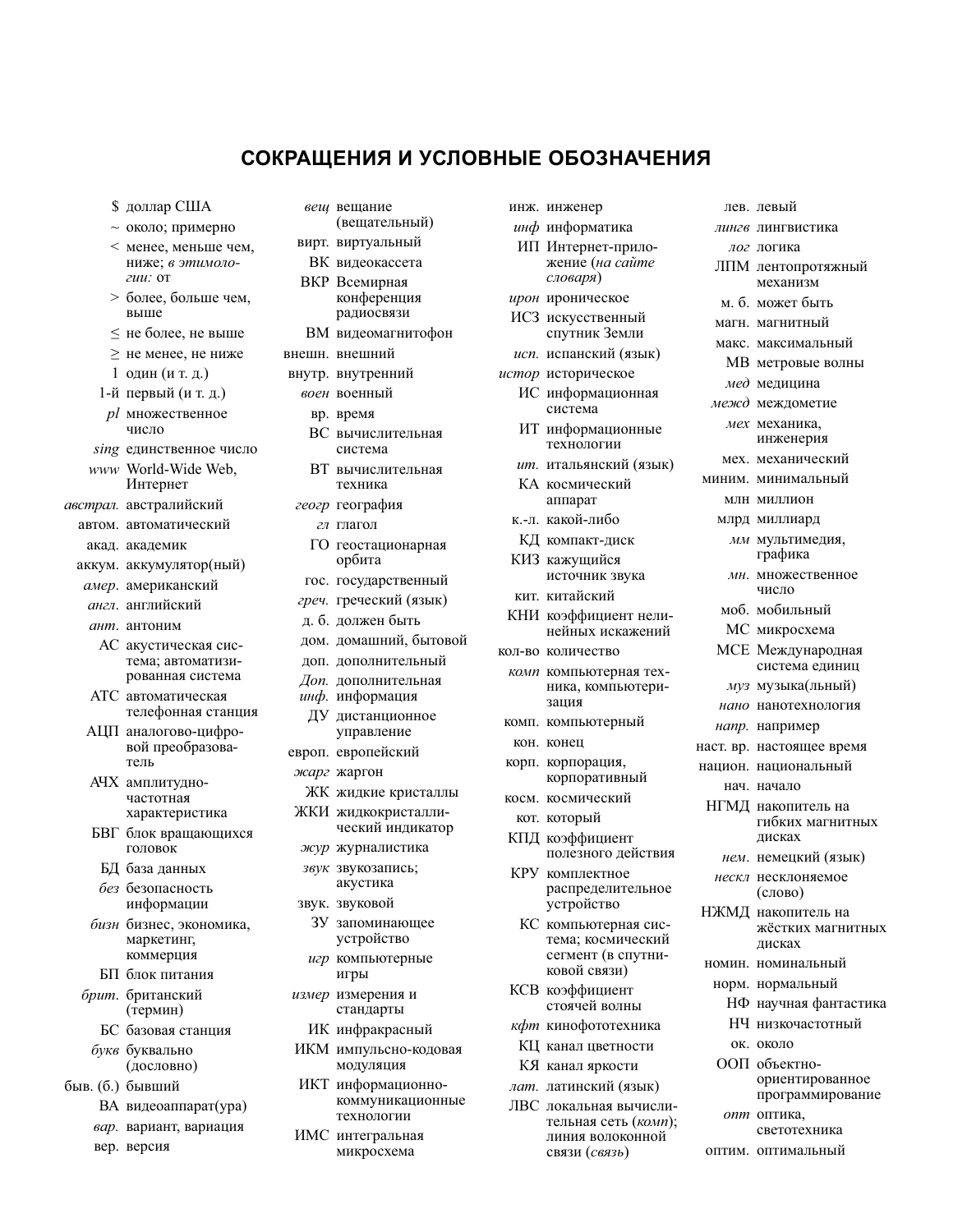#### СОКРАЩЕНИЯ И УСЛОВНЫЕ ОБОЗНАЧЕНИЯ

оптич. оптический

- орг организация, фирма
- ориг. оригинальный
- ОС операционная система
- отриц. отрицательный
- офиц. официальный п/р под руководством
- пдж пейлжинг
- ПЗУ постоянное
- запоминающее устройство
- ПК персональный компьютер
- ПО программное обеспечение
- пол. половина
- полож. положительный
	- пп полупроводниковая техника
	- прав. правый
	- прил прилагательное
- прил. приложение
- прог программирование; ПŌ
- произв. производное (от ...) пром. промышленный
- проф профессиональное выражение
- проф. профессиональный; профессор
- ПНТС полный иветной телевизионный сигнал
- ПЭВМ персональная электронно-вычислительная машина

разг разговорное слово росс. российский рус. русский, русскоязычный РЭА радиоэлектрон-.<br>ный(-ая) аппа $par(ypa)$ СВ средние волны СВТ средство вычислительной техники СВЗ СВЯЗЬ СВЧ сверхвысокочастотный

р. п. родительный падеж

рад радиовещание,

радиоприём

- сер. середина
- СИ Международная система единиц
- син. синоним(ы)
- см. смотри
- см. тж смотри также СМИ средство(а) массовой
	- информации сов. советский
- соврем. современный сокр сокращение,
	- аббревиатура СП совместное
	- предприятие ср. сравни
	- ссвз спутниковая связь
	- СУБД система управления базами данных
	- сущ существительное

 $\Gamma$ н — генри

- СЦ сигнал цветности
- $cu$ .  $\phi$ . счётная форма
- СШП система шумопонижения
	- СЯ сигнал яркости
	- т. н. так называемый
	- т. о. таким образом
- табл. таблица
- тех техника. технология
- тип типография, полиграфия
- тлв телевиление. вилеотехника
- тлф телефония
- трлн триллион
- тыс. тысяча
- уст устаревший
- физ физика
- фр. французский (язык)
- хак хакерство
- хар-ка характеристика
- хим химия
- ЦАП цифро-аналоговый преобразователь цв. цветной, цветовой
- ЦВД цифровой видеодиск
- ШП центральный процессор
- ЦПУ центральное процессорное устройство
- ЦРС цветоразностный сигнал
- ЦФК цифровая

 $\mathbf{I}$  — литр

- фотографическая камера
- ч.-л. чей-либо ч-з через
- 
- ЧМ частотная модуляция
- шт. штат
- ЭВМ электронновычислительная машина
	- эл. электротехника
	- элн электроника
- ЭМИ электронномузыкальный инструмент
- Э(Ц)П электронная (цифровая) подпись
	- юр юриспруденция
- япон. японский (язык)
	- **ССЫЛКА** НА ДОПОЛНИтельную информацию в Интернете  $(= C_M.$  http://...)
	- ссылка на  $\bigcirc$ Интернет-сайт словаря (=  $C_M$ . http://ee.1963.ru/  $\langle \text{info} \rangle$
	- ⊠ электронный (e-mail) или почтовый адрес
	- на сайте словаря имеется звуковой файл с произношением термина

# ЕДИНИЦЫ ВЕЛИЧИН

°F — градус Фаренгейта  $A - a$ мпер Б — байт  $6 - 6n$ т  $B = Bek$  $B -$  вольт В-А — вольт-ампер Вб — вебер  $Br Barr$ 

°С — градус Цельсия

- ГБ гигабайт
- Гб гигабит
- $\Gamma$ ц герц дБ — децибел К — кельвин К — кило (=1024) к — кило (=1000) КБ — килобайт Кб — килобит кг — килограмм кГц — килогерц кд — кандела км — километр
- лк люкс лм — люмен  $M \rightarrow M$ etp МБ — мегабайт Мб — мегабит мВ — милливольт мин. - минута мкм — микрон (микрометр) мкФ — микрофарад мм — миллиметр
- мс миллисекунда
- **H** ньютон  $OM - OM$ Па — паскаль пФ — пикофарад с — секунда см — сантиметр
- т тонна
- ТБ терабайт
- Тб терабит
- $\Phi$  фарад
- ч. час

14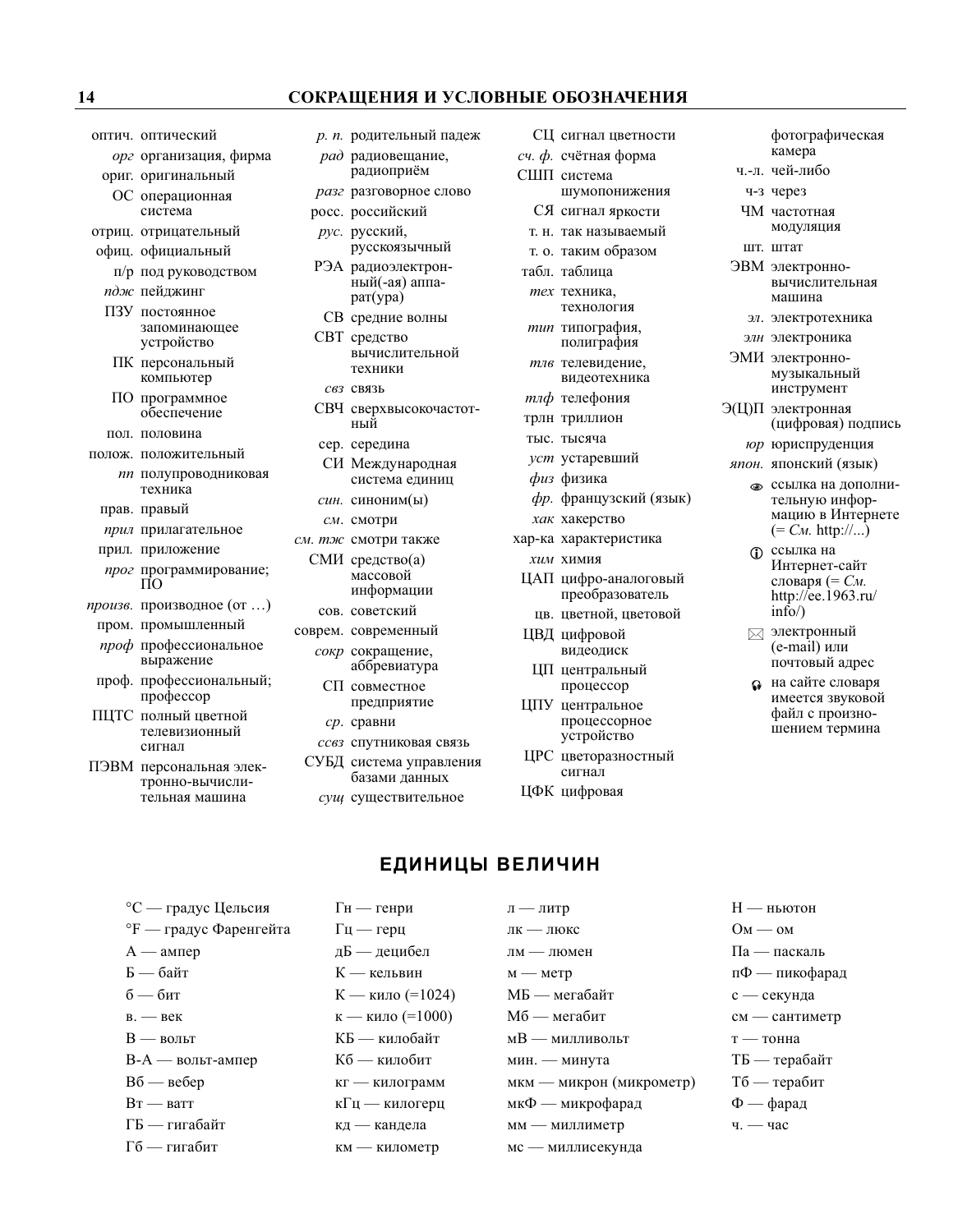| Aa        |                   |                                |                                                              | $\begin{array}{cc} \begin{bmatrix} \mathbf{e} \mathbf{I} \end{bmatrix}^1$ /ā/ <sup>2</sup> (эй) $\mathbf{J}$ <b>j</b> $\begin{bmatrix} \text{d} \text{d} \text{d} \end{bmatrix}$ /jā/ $\begin{bmatrix} \text{d} \text{d} \text{d} \text{d} \end{bmatrix}$ Ss |         |               |                |                        | [es]                                                                      | /es/          | (3c)              |
|-----------|-------------------|--------------------------------|--------------------------------------------------------------|--------------------------------------------------------------------------------------------------------------------------------------------------------------------------------------------------------------------------------------------------------------|---------|---------------|----------------|------------------------|---------------------------------------------------------------------------|---------------|-------------------|
| <b>Bb</b> | [bi!]             | /bē/                           | (6n)                                                         | Kk                                                                                                                                                                                                                                                           | [ker]   | $/k\bar{a}/$  | $(\text{кей})$ | <b>Tt</b>              | $[$ ti:]                                                                  | /tē/          | (TH)              |
| $\bf{C}$  | [si!]             | /sē/                           | $\overline{(c)}$                                             | <sub>L1</sub>                                                                                                                                                                                                                                                | $[el]$  | $/$ el/       | (IE)           | Uu                     | [ju:]                                                                     | /yōō/         | (6)               |
| Dd        | [dii]             | /dē/                           | (M)                                                          | $\mathbf{Mm}$ [em]                                                                                                                                                                                                                                           |         | $/$ em $/$    | $(M\epsilon)$  | Vv                     | $[$ vi:]                                                                  | $/v\bar{e}$   | (BM)              |
| Ee        | $[$               | /ē/                            | (M)                                                          | Nn                                                                                                                                                                                                                                                           | [en]    | /en/          | (HE)           | Ww                     | [ˈdʌb <sup>ə</sup> lˌjuː] <sup>4</sup> /dub'əlyō̄J <sup>5</sup> (да́бл-ю) |               |                   |
| Ff        | [ef]              | /ef/                           | $\left  \right $ ( $\phi$ e)                                 | $\overline{\textbf{O}}$                                                                                                                                                                                                                                      | [au]    | $/ \bar{o}$   | (oy)           | Xx                     | [eks]                                                                     | /eks/         | (3 <sub>K</sub> ) |
| Gg        | $[d_3i!]$         | /jē/                           | $\left( \mathbf{q}_{\mathbf{X} \mathbf{H}}\right)$ <b>Pp</b> |                                                                                                                                                                                                                                                              | $[pi:]$ | /pē/          | $(\Pi M)$      | Yy                     | $[$ wai]                                                                  | $/w\bar{u}/$  | (уай)             |
| Hh        | $[$ e $\pi$ f $]$ | /āch/                          | $(v\breve{\text{W}}e)$                                       | $\bf{Q}$ q                                                                                                                                                                                                                                                   |         | [kju:] /kyōō/ | (Kb)           | $\mathbf{Z}\mathbf{z}$ | $[zi:]^6/[zed]^7$                                                         | $/z\bar{e}$ / | $($ зед / зи)     |
| Ii        | [a <sub>I</sub> ] | $\sqrt{\mathsf{I}}/\mathsf{I}$ | $(a\breve{\bf n})$                                           | Rr                                                                                                                                                                                                                                                           |         | /ār/          | (ap)           |                        |                                                                           |               |                   |
|           |                   |                                |                                                              |                                                                                                                                                                                                                                                              |         |               |                |                        |                                                                           |               |                   |

# АНГЛИЙСКИЙ АЛФАВИТ

 $^1$  В квадратных скобках приведена международная транскрипция.<br> $^2$  В косых скобках приведён один из наиболее распространённых вариантов американской транскрипции.<br> $^3$  В речи необходимо избегать редукции (ослабления) д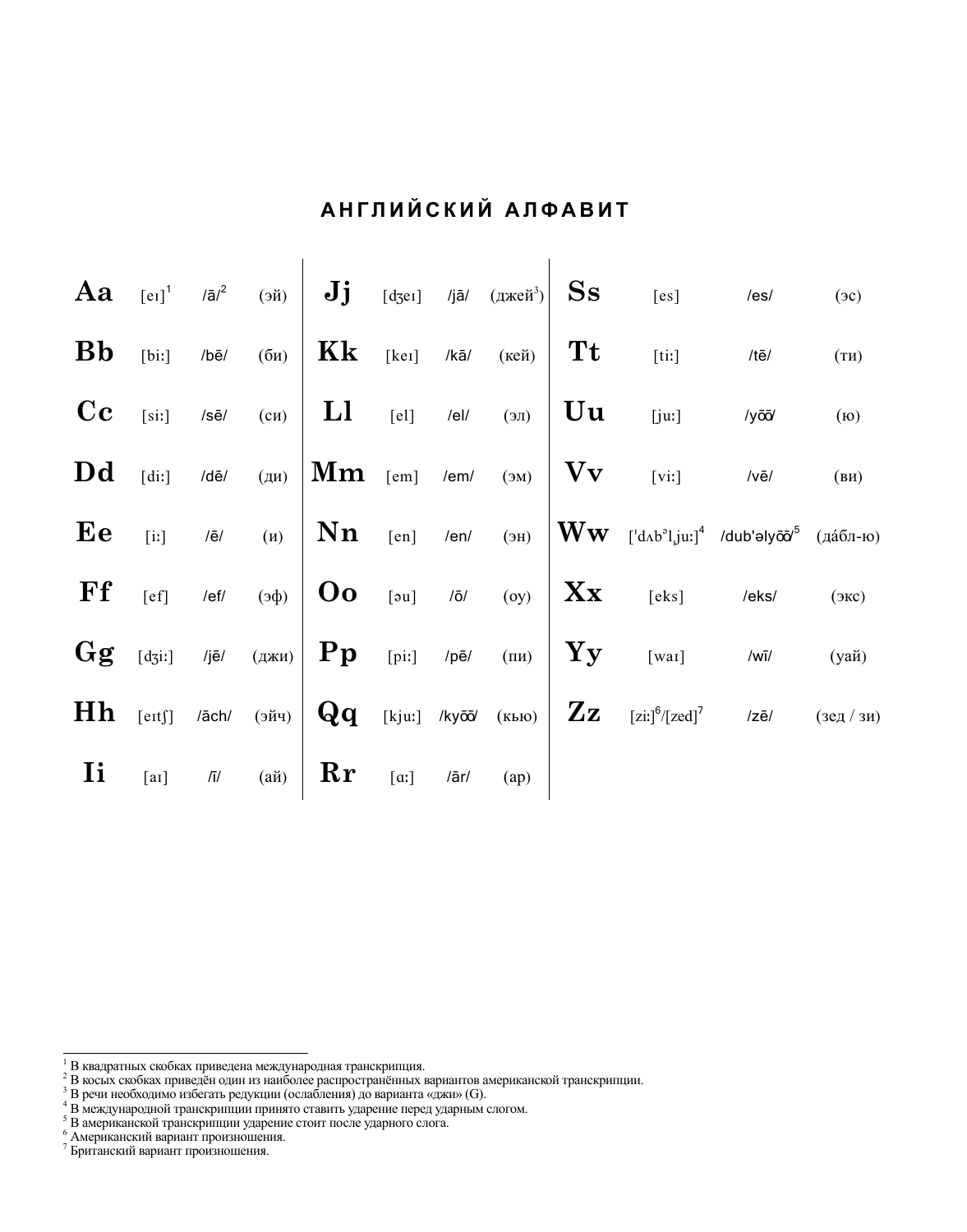# **ФОНЕТИЧЕСКАЯ ТРАНСКРИПЦИЯ**

| Фонети-<br>ческий<br>значок | Похожий звук<br>в русском слове<br>(выделен жир-<br>ным) | Пример звука<br>в английских словах                                                                                      | Краткое описание звука                                                                                                                                        |
|-----------------------------|----------------------------------------------------------|--------------------------------------------------------------------------------------------------------------------------|---------------------------------------------------------------------------------------------------------------------------------------------------------------|
| Λ                           | варить, бра-<br>НИТЬ                                     | cut, but, sun, son, mother                                                                                               | «А» краткое («крышка»). Практически всегда<br>стоит под ударением. Часто представлен буквой<br>«и» в закрытом слоге (слоге, заканчивающемся<br>на согласную). |
| a:                          | затем                                                    | father, dance, far, bar, star                                                                                            | «А» долгое, напряжённое и глубокое. Звук мо-<br>жет быть представлен сочетанием букв «а+r» и<br>др.                                                           |
| aı                          | май                                                      | my, fine, night, Mike, five                                                                                              | Дифтонг (двоезвучие) «ай». Часто представлен<br>буквой «і» в открытом слоге (слоге, заканчи-<br>вающемся на гласную).                                         |
| aiə                         | Майя                                                     | fire, hire, tyre                                                                                                         | Трифтонг (троезвучие) «айэ».                                                                                                                                  |
| au                          | Наутилус                                                 | now, how, cow                                                                                                            | Дифтонг «ау» (аў).                                                                                                                                            |
| auə                         | Пауэр                                                    | our, hour, power                                                                                                         | Трифтонг «ауэ» (аўэ).                                                                                                                                         |
| æ                           | ЭТОТ                                                     | bad, fat, cat, hat, man, can                                                                                             | «Э» открытое, широкое («лягушка»). Обычно<br>представлен буквой «а» в закрытом слоге.                                                                         |
| e                           | экий                                                     | get, bed, let, set                                                                                                       | «Э» краткое.                                                                                                                                                  |
| eI                          | эй                                                       | main, may, say, lazy                                                                                                     | Дифтонг «эй». Часто представлен буквой «а» в<br>открытом слоге, а также сочетаниями «ai», «ау»<br>и др.                                                       |
| eə                          | Эагр                                                     | air, fair, hair, fare, care                                                                                              | Дифтонг «эа». Может быть представлен сочета-<br>ниями букв «+are», «air» и др.                                                                                |
| əː                          | э-эх! э-э (как<br>русские «эка-<br>100)                  | girl, first, birth, nerd                                                                                                 | «Э» долгое. Обычно встречается в сочетаниях<br>букв «er», «ir», «yr», «ur».                                                                                   |
| ә                           | нужен                                                    | teacher, walker                                                                                                          | «Э» нейтральное (ослабленное). Всегда безудар-<br>ное.                                                                                                        |
| $\bullet$                   |                                                          | button $[{}^{\text{b}}\text{At}^{\text{e}}\text{n}]$<br>bundle $[{}^{\text{b}}$ And <sup><math>\text{o}}</math></sup> l] | «Э» нейтральное (слабое, почти исчезающее).<br>Может также указывать на то, что последующий<br>консонант («l» или «n») является слогообразую-<br>ЩИМ.         |
| 1                           | ишь ты!                                                  | fish, sit, split                                                                                                         | «И» краткое. Часто представлен буквой «i» в за-<br>крытом слоге.                                                                                              |
| iː                          | ни-и-икогда!                                             | cheese, meet, meat, seat, jeans                                                                                          | «И» долгое, напряжённое. Может быть пред-<br>ставлен сочетанием букв «ее», «еа».                                                                              |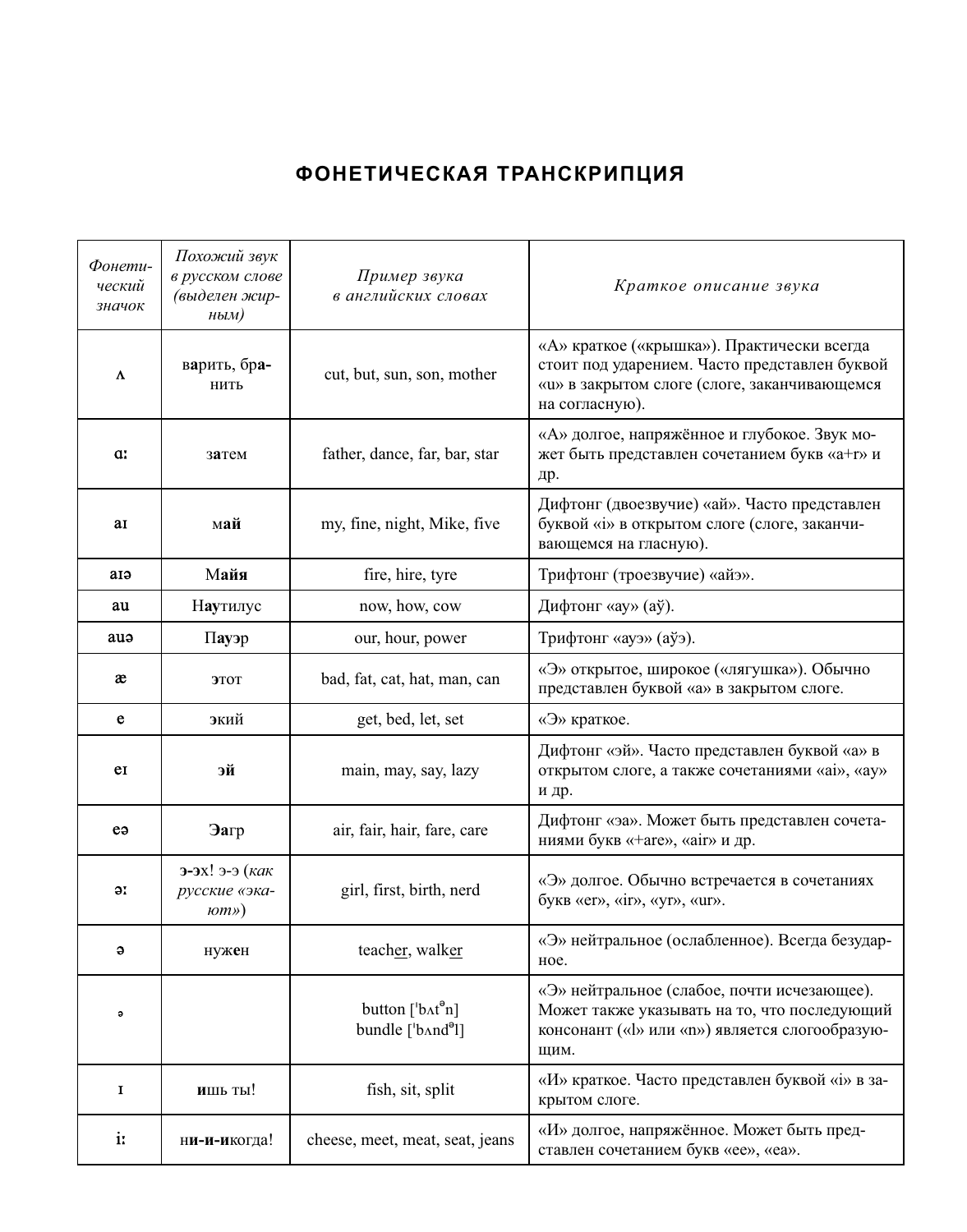# **ФОНЕТИЧЕСКАЯ ТРАНСКРИПЦИЯ** 17

| Фонети-<br>ческий<br>значок              | Похожий звук<br>в русском слове<br>(выделен жир-<br>HblM) | Пример звука<br>в английских словах                     | Краткое описание звука                                                                                                                 |
|------------------------------------------|-----------------------------------------------------------|---------------------------------------------------------|----------------------------------------------------------------------------------------------------------------------------------------|
| IJ                                       | пиала                                                     | ear, hear, here, near                                   | Дифтонг «иэ». Может встречаться в сочетаниях<br>букв «ere», «ear».                                                                     |
| C                                        | ночь                                                      | lot, got, not                                           | «О» краткое. Может быть открытое или закры-<br>тое (близкое к русскому звуку «у»). Часто пред-<br>ставлен буквой «о» в закрытом слоге. |
| $\mathfrak{D}_{\mathbf{r}}^{\mathbf{r}}$ | $Ho-0!$                                                   | fall, ball, short, also                                 | «О» долгое, напряжённое. Может встречаться в<br>сочетаниях букв «or», «all» и др.                                                      |
| əu                                       | Лоуренс                                                   | low, nose, snow                                         | Дифтонг «оў» (с кратким «у»). Может быть<br>представлен буквой «о» в открытом слоге, соче-<br>танием букв «оw» и др.                   |
| ЭI                                       | Ной                                                       | noise, boy, toy                                         | Дифтонг «ой». Может быть представлен сочета-<br>нием букв «oi», «oy».                                                                  |
| u                                        | тушь                                                      | put, full, pull, push, bush                             | «У» краткое, со слабым округлением губ. Часто<br>представлен буквой «u» в закрытом слоге.                                              |
| u:                                       | Hy-y!                                                     | moon, shoot, prove, lose,<br>through                    | «У» долгое. Может быть представлен сочетани-<br>ем букв «оо» и др.                                                                     |
| uə                                       | Уэльс                                                     | poor, sure                                              | Дифтонг «уэ». Часто представлен сочетаниями<br>«oor», «ure».                                                                           |
| juə                                      | Юэ                                                        | pure, cure, fuel, during, durable                       | Трифтонг «юэ». Может быть представлен соче-<br>танием букв «ure».                                                                      |
| $\mathbf b$                              | башня                                                     | boot, both                                              | $\langle \langle \mathbf{b} \rangle \rangle$ .                                                                                         |
| p                                        | стоп                                                      | part, stop                                              | «П». Произносится с сильным придыханием.                                                                                               |
| $\bf k$                                  | кетчуп                                                    | come, kettle, kitchen                                   | «К». Произносится с сильным придыханием.<br>Может смягчаться («кь») перед е, i, y.                                                     |
| g                                        | герой                                                     | go, get, gift                                           | «Г». Может смягчаться («гь») перед е, і, у.                                                                                            |
| 1                                        | лето                                                      | little, low, level                                      | «Л» полумягкое. Кончик языка должен нахо-<br>диться не у зубов, а у дёсен.                                                             |
| m                                        | MOCT                                                      | milk, month, make, mouse                                | «M».                                                                                                                                   |
| n                                        | ночь                                                      | no, night, never                                        | «Н». Кончик языка должен находиться не у зу-<br>бов, а у дёсен.                                                                        |
| ŋ                                        |                                                           | English, thank, ink, single,<br>language, reading, song | «Н» носовое. Часто представлен сочетаниями<br>«ng», «nk».                                                                              |
| θ                                        |                                                           | both, theater, myth, marathon                           | «С» межзубное. Кончик языка помещается меж-<br>ду передними зубами. Обычно представлен со-<br>четанием «th» в знаменательных словах.   |
| ð                                        |                                                           | the, this, mother, father, leather,<br>they, their      | «З» межзубное. Кончик языка помещается меж-<br>ду зубами. Обычно представлен сочетанием «th»<br>в служебных словах и между гласными.   |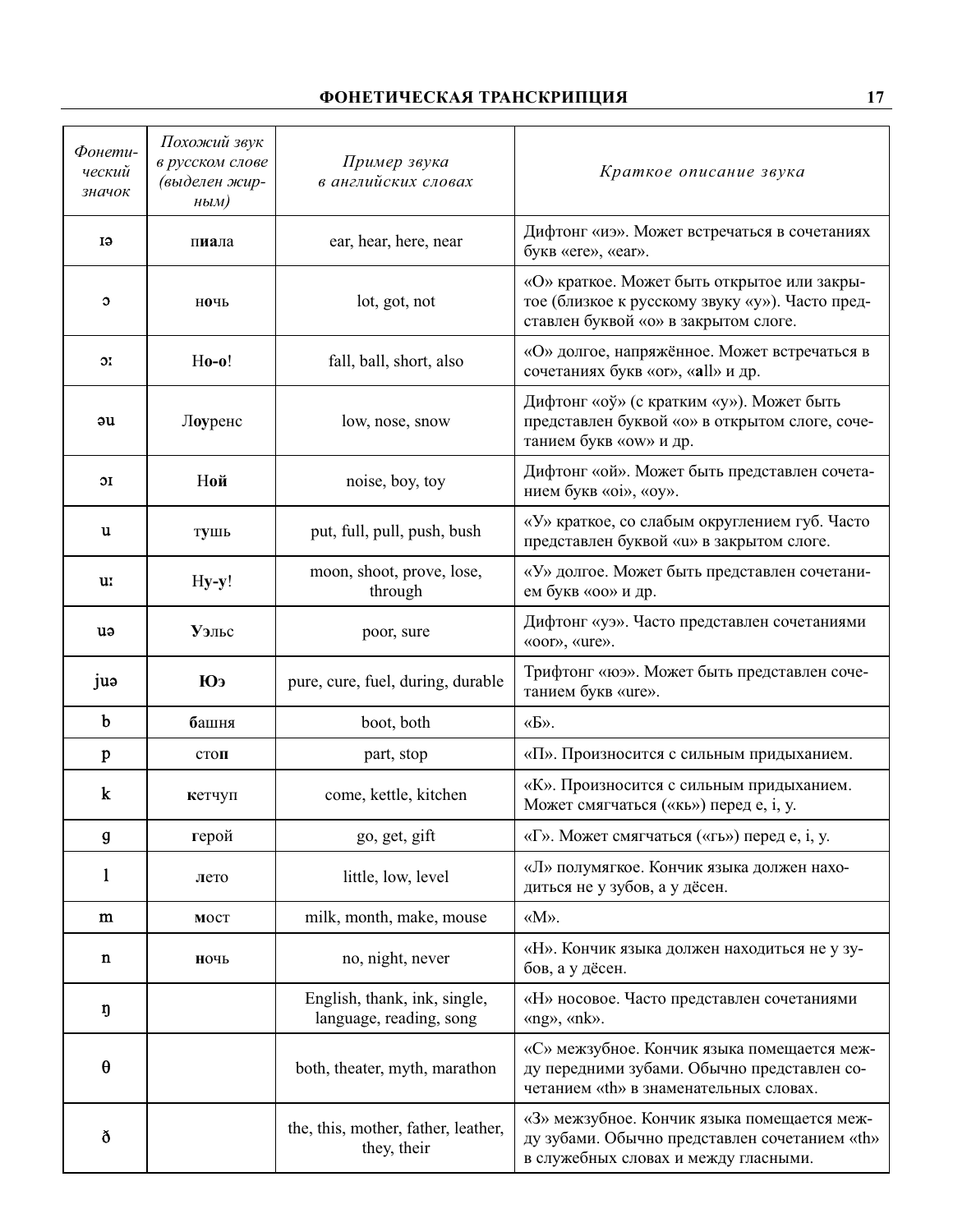# **18 ФОНЕТИЧЕСКАЯ ТРАНСКРИПЦИЯ**

| Фонети-<br>ческий<br>значок | Похожий звук<br>в русском слове<br>(выделен жир-<br>$H$ bl $M$ ) | Пример звука<br>в английских словах | Краткое описание звука                                                                                                    |
|-----------------------------|------------------------------------------------------------------|-------------------------------------|---------------------------------------------------------------------------------------------------------------------------|
| ſ                           | дождь (в клас-<br>сическом мос-<br>ковском произ-<br>ношении)    | she, sure, shoe, sugar, ship        | «Ш» мягкое. Обычно представлен сочетанием<br>букв «sh».                                                                   |
| 3                           | жюри (в клас-<br>сическом ли-<br>тературном<br>произношении)     | pleasure, leisure, measure          | «Ж» мягкое. Может быть представлен сочетани-<br>ем букв «sure».                                                           |
| tſ                          | часы                                                             | chair, chicken, bench               | «Ч». Обычно представлен сочетанием «ch» или<br>«tch».                                                                     |
| dz                          | джинсы                                                           | joke, jeans, job                    | «Дж» слитное (как в белорусском). Обычно<br>представлен буквой «j».                                                       |
| w                           | Уолл-стрит                                                       | wall, water, where, which           | «У» («ў»). Положение губ как при «б», но с ма-<br>леньким отверстием между губами - как при<br>свисте.                    |
| ${\bf f}$                   | фасоль                                                           | first, foot, fly                    | «Ф». Верхняя губа сильно прижимается к ниж-<br>ним зубам.                                                                 |
| V                           | вода                                                             | vector, victory                     | «B».                                                                                                                      |
| s                           | скамейка                                                         | sun, slow, sight                    | «C».                                                                                                                      |
| z                           | золото                                                           | zoo, zip                            | $\langle 3 \rangle$ .                                                                                                     |
| t                           | тело (в запад-<br>норусском<br>произношении)                     | take, tourist, tree                 | «Т» взрывное (может быть «цекающее»). Кончик<br>языка не у зубов, а у дёсен.                                              |
| d                           | дело (в запад-<br>норусском<br>произношении)                     | door, day, drive                    | «Д» взрывное (может быть «дзекающее»). Кон-<br>чик языка не у зубов, а у дёсен.                                           |
| r                           |                                                                  | river, row, right                   | «Р». Звук, похожий на очень твёрдый русский<br>«ж». В отличие от русского «р» произносится<br>без вибрации кончика языка. |
| $\mathbf h$                 |                                                                  | how, he, heel                       | Простой выдох.                                                                                                            |
| J                           | йота                                                             | yes, year                           | «Й». Может быть представлен буквой «у» в на-<br>чале слова.                                                               |
| I.                          |                                                                  |                                     | Ударение главное.                                                                                                         |
| п                           |                                                                  |                                     | Ударение вторичное.                                                                                                       |
|                             |                                                                  |                                     | Указывает на долготу и напряжённость предше-<br>ствующего гласного.                                                       |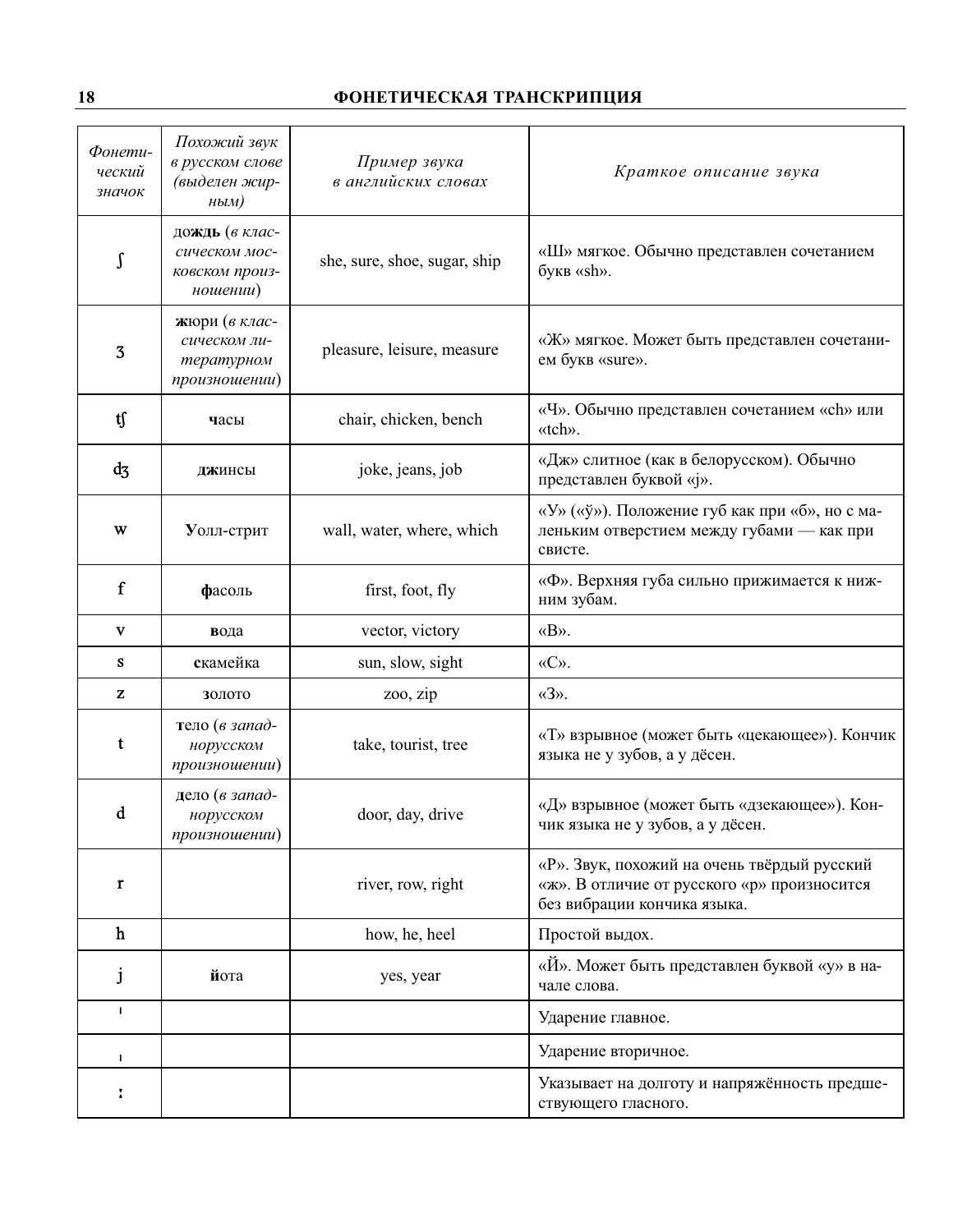А  $[{}^{\circ}$ ет] — *І тлф рад свз* **1. буква «А» (эй)**. • 1-я буква англ. алфавита; гласная. Основное кодовое слово, используемое для данной буквы (при назывании слов по буквам в условиях плохой слышимости или при неразборчивости речи и в т. п. ситуациях) в телефонной и радиосвязи - Alpha, альтернативное - Abel. См. тж табл. чтения букв англ. алфавита (ИП № 3), фонетич. алфавит (ИП № 4) и табл. транслитерации на англ. яз. (ИП № 2). 2. буква «А» (а). • 1-я буква лат. алфавита. См. тж табл. транслитерации с лат. яз. (ИП № 1). 3. сокр первый. • Буквенное обозначение чего-л. 1-го по счёту.

 $A - II$  Audio ['o:dɪ,au] — звук сокр 1) аудио, прил звуковой; 2) аудиоканал, звуковая шина. • Напр.:  $AI$  — часто используемое обозначение 1-го (лев.) звук. канала или входа/выхода, А2 - 2-го (прав.) звук. канала или входа/выхода.

 $A = III$  Auto ['o:tau] — mex cokp aBTO.  $\circ$  Coкращение, применяемое для обозначения различных автоматич, или автоматизированных устройств и систем. •

 $A - IV$  сокр см. Analog.

 $A - V$  тлв стандарт Эй, стандарт «А». • ТВстанларт, использовавшийся для телевешания в диапазоне МВ (VHF) в Великобритании и некоторых др. странах: **PAL-A**. Имеет следующие параметры:

- число строк разложения 405;
- общая ширина канала 5 МГц;
- полоса видеосигнала 3 МГц;
- разнос несущих видео/звук 3,5 МГц;
- полярность модуляции телесигнала положительная;
- модуляция звука амплитудная  $(AM)$ .

В наст. вр. не применяется. См. тж  $I(II)$ .  $A - VI$  тлв канал «А», канал Эй. • Условное обозначение номера канала, принятое в стандартах *М* и *N* (США, Куба, Канада, большинство стран Южн. Америки и Океании):  $A2 - A13$ .  $A$  — VII Amplitude ['æmplɪ,tjuːd] — физ измер амплитуда. •

 $A - VIII$  эл. измер ампе́р. См. Ampere.

 $A = IX$  Austria ['ostria] (нем. Österreich) геогр орг Австрия, прил австрийский. • Сокр. обозначение и пром. код страны в комп. системах, инструкциях, маркировке и т. п. •

 $A - X$  пп хим германий (Ge). • Сокр. обозначение материала, используемого в названиях полупроводниковых компонентов РЭА согласно системе *Pro Electron* (1-я буква в 5значном обозначении, напр.,  $AC125$  - германиевый транзистор). При цв. маркировке (Соlor Codes) данному обозначению соответствует полоска коричн. цвета. •

 $A = XI$  пп маломощный диод. • Сокр. обозначение маломощного диода, используемое в названиях полупроводниковых ком-

понентов РЭА согласно системе Pro Electron (2-я буква в 5-значном обозначении, напр.: AA112). При цв. маркировке (Color Codes) данному обозначению соответствует полоска коричн. цвета. •

 $A = XII$  физ измер а́нгстрем (А). См. Ångström Unit.

А - XIII элн анод. См. Anode. •

 $A = XIV$  *Are* ['a:] *(II лицо наст. вр. от гл. to be* «быть») — *рад сокр* есть. • Полражание фонетич. транскрипции; иногда употребляется в переписке в виде фраз типа «AU OK?» (Are you  $OK?)$  — «С вами всё в порядке?». См. тж  $U$  $(II)$ , OK.  $\bullet$ 

 $A = XY$  Aftermath ['a:ftə,mæ $\theta$ ] — mex noследствие. -

 $A - XVI$  тлв измер «отлично». • Субъективная оценка качества, напр., изображения в ТВ и т. д. См. тж В (IX),  $C(X)$ ,  $D(V)$ ,  $E(VII)$ .

 $A - XVII$  *Accumulator* [a<sup>t</sup>kju:mju<sub>r</sub>lerta] комп тех аккумулятор; сумматор накапливающего типа; накапливающий сумматор. -

А. — XVIII Answer ['a:nsə] — орг сокр ответ (0.). • Сокращение, используемое в описаниях, инструкциях, «вопросах и ответах» (ЧаВо). См. тж **FAQ**, **Q&A**. Ср. **Q.** (III).

 $A$  — XIX Add ['æd] — комп прог сложить (команла Ассемблера). См. тж. Assembler. •

 $A$  — XX Assemble [ $\sigma$ <sup>'</sup>semb<sup>a</sup>l] — комп прог **ас**семблировать (команда отладчика DEBUG). •  $\mathbf{A}$  - XXI Address [ə<sup>1</sup>dres / <sup>1</sup>ædres amep.]  $\mathbf{\hat{v}}$  комп адрес. См. Address. •

 $A - XXII$  опт тлв  $A$ ; стандартная (лампа накаливания). • Обозначение стандартного источника белого цвета с цв. температурой (Color Temperature) 2848 К; соответствует излучению вольфрамовой лампы накаливания (средн. искусственный свет вечернего освещения). В обозначении вольфрамовых ламп, применяемых в осветительном ТВ-оборудовании, означает «стандартная», напр.: А-19, А-23 (цифр. индекс указывает на макс. Ø колбы в спец. единицах, равных 1/8"). См. тж Kelvin, Inch.

 $A - XXIII$  комп прог  $A$ . • Шестналиатеричная цифра, равная 10 в десятичной системе счисления. •

А — XXIV Article ['a:tɪk<sup>a</sup>l] — орг юр статья. •

 $A$  - XXV Association [ə, səusi<sup>1</sup>etfən] - opz top ассоциация. •

 $A$  - XXVI Auxiliary [o:g'ziljori] - mex 36yK прил вспомогательный (вход и т. п.). См. Аихiliary.

 $A - XXVII$  Availability [a<sub>i</sub>verla<sup>t</sup>bility] — mex измер коэффициент готовности. •

 $A$  — XXVIII Area [ $'$ earia] — тех сокр район. А+ - эл. положительный вывод источника напряжения (накала). •

А- - эл. отрицательный вывод источника напряжения (накала). •

**a.**  $-I$  *about*  $-\cos p$  o (*предлог*); ок. (около), прим. (примерно), приблизительно. • Используется в качестве сокращения, напр.: sensivity а. 5 т $V$  («чувствительность — ок. 5 мВ»). Иногда заменяется знаком «тильда» (~). •

 $a. - II$  annual(ly) — сокр ежегодник; прил ежегодный; годичный; наречие ежегодно.

А: - комп прог диск(овод) «А». • Идентификатор первичного дисковода гибких дисков  $(FDD)$ . В MS-DOS и ряде др. ОС (OS) при инициализации компьютера данный дисковод проверяется первым на наличие загрузочного (Bootable) гибкого диска (Floppy Disk) с командами начальной загрузки компьютера.

 $A/B - I$  элн тлв точки  $A/B$ . • Обозначение кнопки на воспроизводящем аппарате, используемой для определения 2 точек (А и Б) и последующего непрерывного повторения фрагмента, заключённого между ними.

 $A/B - II$  AnswerBack - 1. элн реакция на сигнал дистанционного управления (ДУ). 2. свз автоответ (автоматический ответ). См. Autoanswer. 3. свз ответ (в протоколе передачи данных). •

 $A/B$  Comparison [kam'pæris<sup>a</sup>n] —  $36yK$ сравнение А/Б. • Поочерёдное сравнительное прослушивание 2 вариантов или каналов звучания: А и Б. •

A-B Composite ['kompazit] - тлв комбинирование (смешивание) А-Б. • Электронная склейка сигналов с 2 видеоисточников (ВМ, видеоплееров и т. д.) с использованием 3-го ВМ. •

A-B Converter [kan'va:ta] (Analog-Binary ...) — комп тех аналого-двоичный конвертор. • Преобразователь из аналоговой (Analog) формы в двоичную (Binary). •

 $\mathbf{A}/\mathbf{B}$  Roll (Editing) ['roul] –  $m n e$  многослойный монтаж. • Техника монтажа видеоматериала с одновременным использованием 2 (А и В) или более (при применении видеокоммутатора) источников сигнала. Используется при производстве видеопродукции для создания монтажных переходов и спец. эффектов.

 $A/B$  Switch ['swɪtf] — тлв элн переключатель (коммутатор) шин А/В. • Двухканальный переключатель, коммутирующий работу пульта ДУ с 2 источниками сигнала, напр., с вилеомагнитофонами (выбор шины  $A$  или  $B$ ).

А-С Coupled Flip-Flop — элн импульсноуправляемый триггер. -

A Class ['eɪ 'kla:s] — тип измер класс «А». • Бумага самого высокого уровня по международной классификации офисных бумаг (плотность 80 г/м<sup>2</sup>). Обычно используется для цв. и ч/б печати на всех видах печатных устройств, а также для автоматич. двухсторонней и скоростной печати.  $Cp.$  **B** Class.

**А Сору** ['ет 'kopi] — жур проф копия «А». • Часть информационной статьи, строящейся главным образом на предшествующем материале, который позже дополняется лидом (Lead). Преимущественно используется в газетах. Ср. В Сору. Син. А Matter. •

 $A/D$  — элн прил аналого-цифровой (преобразователь, устройство, прибор и т. п.). См. тж  $ADC.$ 

**A-D Conversion** [ $\text{kan}^1$ va: $\text{fan}^1$  —  $\text{ROM}$  anaлого-цифровое преобразование. См. АDC. • A/D Converter [kan'vata] (Analog-to-Digi-

 $tal...$ ) — комп аналого-цифровой преобразователь (АЦП). См. АДС. •

**A.DUB** (Audio Dubbing)  $-$  36yK mn6 nepesaпись (дубляж) звука. -

А Except B Gate - элн пп вентиль А И- $HE$  $B$  $\cdot$